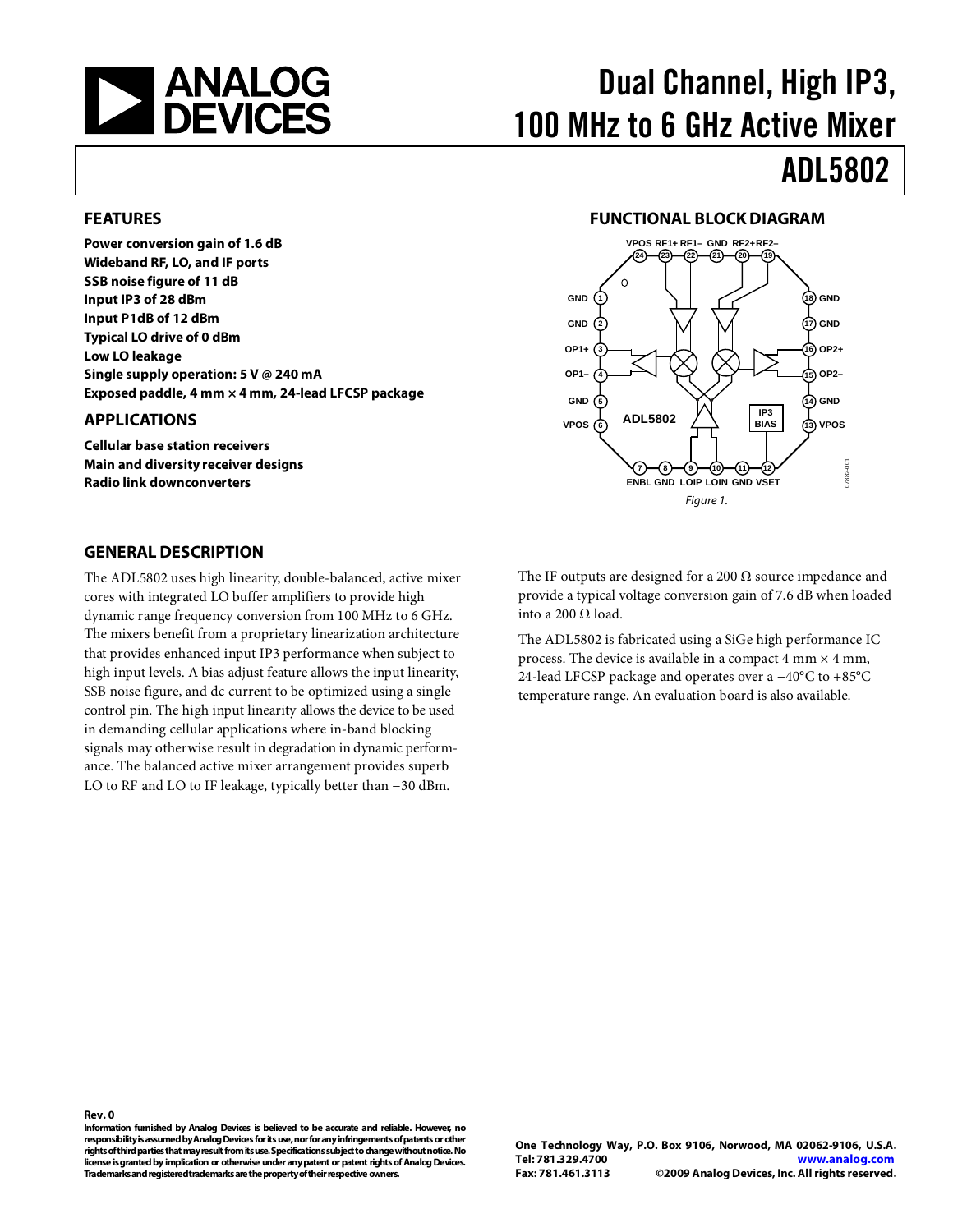## **TABLE OF CONTENTS**

| Downconverter Mode Using a Johanson 2.7 GHz Balun  12 |
|-------------------------------------------------------|
| Downconverter Mode Using a Johanson 3.5 GHz Balun  15 |
| Downconverter Mode Using a Johanson 5.7 GHz Balun  18 |

#### <span id="page-1-0"></span>**REVISION HISTORY**

11/09-Revision 0: Initial Version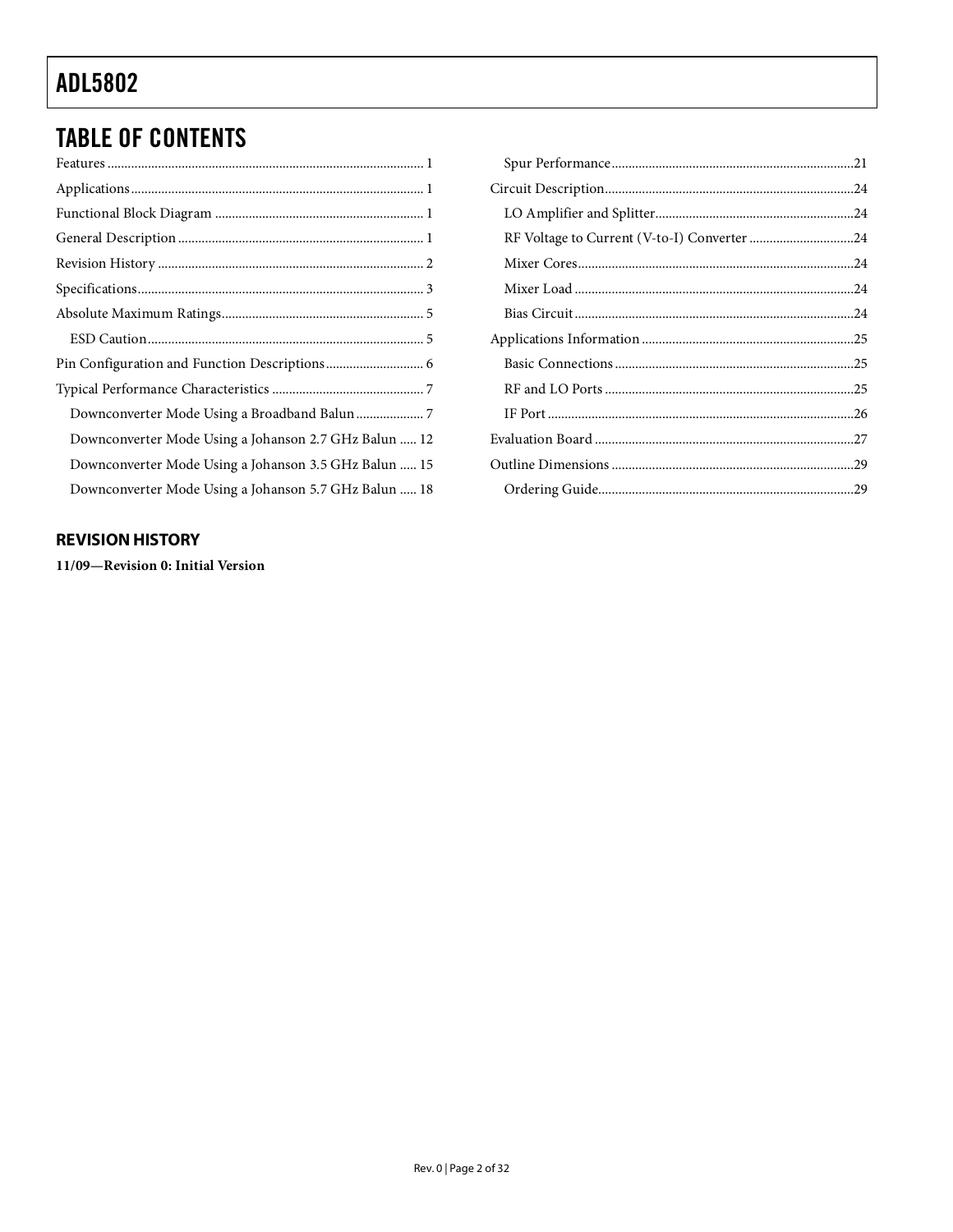### <span id="page-2-0"></span>**SPECIFICATIONS**

 $V_s = 5$  V, VSET = 4 V, T<sub>A</sub> = 25°C, f<sub>LO</sub> = (f<sub>RF</sub> - [1](#page-3-1)53) MHz, LO power = 0 dBm, Z<sub>0</sub><sup>1</sup> = 50  $\Omega$ , unless otherwise noted.

**Table 1.** 

<span id="page-2-4"></span><span id="page-2-3"></span><span id="page-2-2"></span><span id="page-2-1"></span>

| Parameter                                                 | <b>Test Conditions/Comments</b>            | Min   | <b>Typ</b>        | Max   | Unit       |
|-----------------------------------------------------------|--------------------------------------------|-------|-------------------|-------|------------|
| RF INPUT INTERFACE                                        |                                            |       |                   |       |            |
| Return Loss                                               | Tunable to >20 dB over a limited bandwidth |       | 18                |       | dB         |
| Input Impedance                                           |                                            |       | 50                |       | Ω          |
| RF Frequency Range                                        |                                            | 100   |                   | 6000  | <b>MHz</b> |
| <b>OUTPUT INTERFACE</b>                                   |                                            |       |                   |       |            |
| Output Impedance                                          | Differential impedance, f = 200 MHz        |       | 240               |       | Ω          |
| IF Frequency Range                                        | Can be matched externally to 3000 MHz      | LF    |                   | 600   | <b>MHz</b> |
| DC Bias Voltage <sup>2</sup>                              | <b>Externally generated</b>                | 4.75  | $V_{S}$           | 5.25  | V          |
| LO INTERFACE                                              |                                            |       |                   |       |            |
| LO Power                                                  |                                            | $-10$ | 0                 | $+10$ | dBm        |
| <b>Return Loss</b>                                        |                                            |       | 18                |       | dB         |
| Input Impedance                                           |                                            |       | 50                |       | Ω          |
| LO Frequency Range                                        |                                            | 100   |                   | 6000  | MHz        |
| <b>POWER INTERFACE</b>                                    |                                            |       |                   |       |            |
| <b>Supply Voltage</b>                                     |                                            | 4.75  | 5                 | 5.25  | V          |
| Quiescent Current                                         | Resistor programmable                      |       | 220               | 300   | mA         |
| <b>Disable Current</b>                                    | ENBL pin low                               |       | 170               |       | mA         |
| <b>Enable Time</b>                                        | Time from ENBL pin low to power-up         |       | 182               |       | ns         |
| Disable Time                                              | Time from ENBL pin high to power-down      |       | 28                |       | ns         |
| DYNAMIC PERFORMANCE at f <sub>RF</sub> = 900 MHz/1900 MHz |                                            |       |                   |       |            |
| Power Conversion Gain <sup>3</sup>                        | $f_{RF}$ = 900 MHz                         |       | 1.5               |       | dB         |
|                                                           | $f_{RF}$ = 1900 MHz                        |       | 1.6               |       | dB         |
| Voltage Conversion Gain <sup>4</sup>                      | $f_{RF}$ = 900 MHz                         |       | 7.5               |       | dB         |
|                                                           | $f_{RF}$ = 1900 MHz                        |       | 7.6               |       | dB         |
| <b>SSB Noise Figure</b>                                   | $f_{CENT} = 900 \text{ MHz}$               |       | 10                |       | dB         |
|                                                           | $f_{CENT} = 1900 \text{ MHz}$              |       | 11                |       | dB         |
| SSB Noise Figure Under Blocking <sup>5</sup>              | $f_{CENT} = 900 \text{ MHz}$               |       | 18                |       | dB         |
|                                                           | $f_{CENT} = 1900 \text{ MHz}$              |       | 22                |       | dB         |
| Input Third Order Intercept <sup>6</sup>                  | $f_{CENT} = 890 \text{ MHz}$               |       | 26                |       | dBm        |
|                                                           | $f_{CENT} = 1890 \text{ MHz}$              |       | 28                |       | dBm        |
| Input Second Order Intercept <sup>7</sup>                 | $f_{CENT} = 890 \text{ MHz}$               |       | 60                |       | dBm        |
|                                                           | $f_{CENT} = 1890 \text{ MHz}$              |       | 45                |       | dBm        |
| Input 1 dB Compression Point                              | $f_{RF}$ = 900 MHz                         |       | 12                |       | dBm        |
|                                                           | $f_{RF}$ = 1900 MHz                        |       | $12 \overline{ }$ |       | dBm        |
| LO to IF Output Leakage                                   | Unfiltered IF output                       |       | $-35$             |       | dBm        |
| LO to RF Input Leakage                                    |                                            |       | $-30$             |       | dBm        |
| RF to IF Output Isolation                                 |                                            |       | 25                |       | dBc        |
| RFI1 to RFI2 Channel Isolation                            |                                            |       | 45                |       | dBc        |
| IF/2 Spurious <sup>8</sup>                                | 0 dBm input power, $f_{RF}$ = 900 MHz      |       | $-68$             |       | dBc        |
| IF/3 Spurious <sup>8</sup>                                | 0 dBm input power, $f_{RF}$ = 900 MHz      |       | $-67$             |       | dBc        |
| IF/2 Spurious <sup>8</sup>                                | 0 dBm input power, $f_{RF}$ = 1900 MHz     |       | $-53$             |       | dBc        |
| IF/3 Spurious <sup>8</sup>                                | 0 dBm input power, $f_{RF}$ = 1900 MHz     |       | $-59$             |       | dBc        |
| DYNAMIC PERFORMANCE at $f_{RF}$ = 2500 MHz <sup>9</sup>   |                                            |       |                   |       |            |
| Power Conversion Gain <sup>10</sup>                       |                                            |       | $-0.5$            |       | dB         |
| Voltage Conversion Gain <sup>4</sup>                      |                                            |       | 5.67              |       | dB         |
| <b>SSB Noise Figure</b>                                   |                                            |       | 11.5              |       | dB         |
| SSB Noise Figure Under Blocking <sup>11</sup>             | $f_{CENT} = 2145 \text{ MHz}$              |       | 18                |       | dB         |
| Input Third Order Intercept <sup>6</sup>                  | $f_{CENT} = 2500 \text{ MHz}$              |       | 30                |       | dBm        |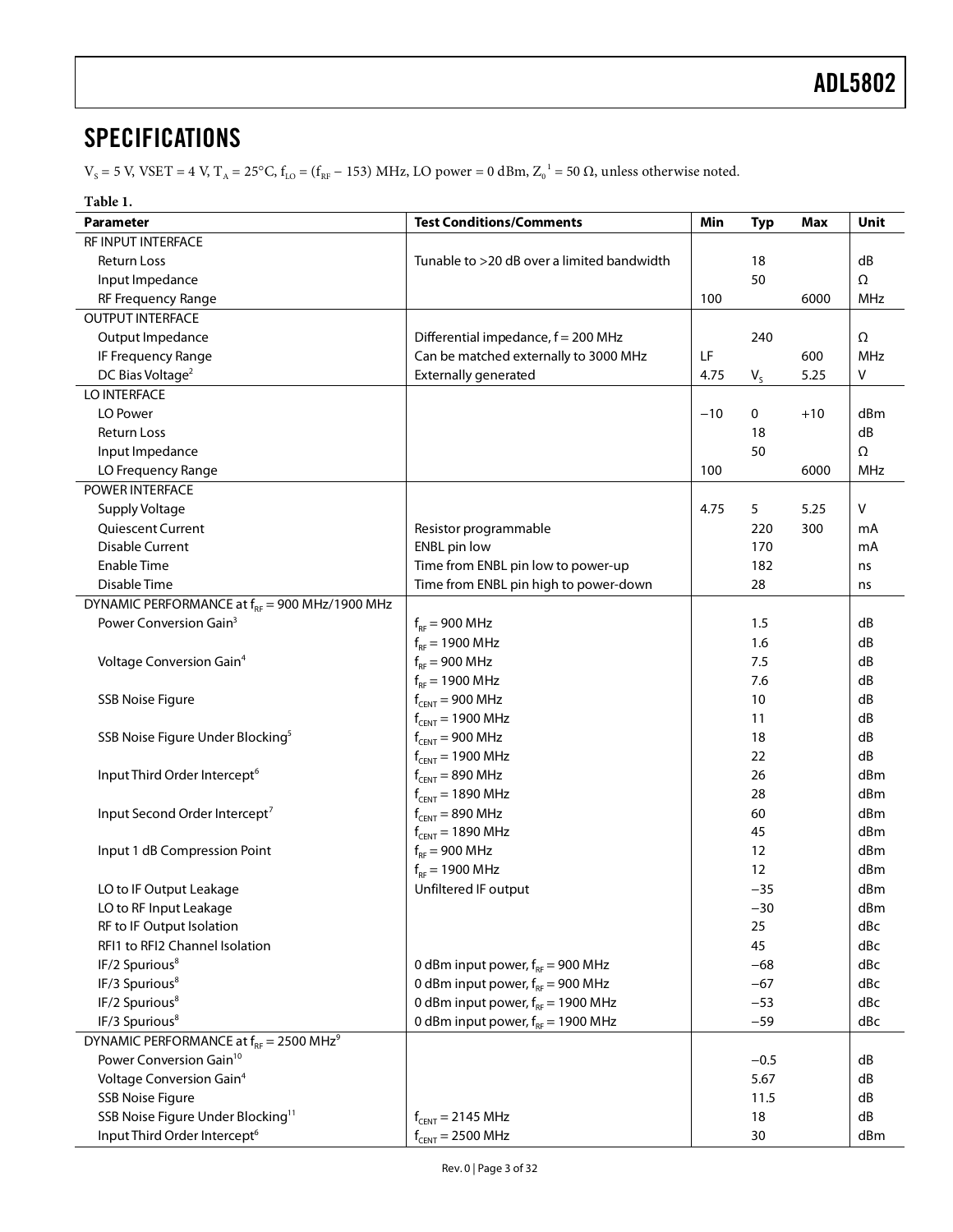<span id="page-3-1"></span>

| <b>Parameter</b>                                         | <b>Test Conditions/Comments</b> | Min<br><b>Typ</b><br>Max | Unit            |
|----------------------------------------------------------|---------------------------------|--------------------------|-----------------|
| Input Second Order Intercept7                            | $f_{CENT} = 2500 \text{ MHz}$   | 47                       | d <sub>Bm</sub> |
| Input 1 dB Compression Point                             |                                 | 13                       | d <sub>Bm</sub> |
| LO to IF Output Leakage                                  | Unfiltered IF output            | 36                       | d <sub>Bm</sub> |
| LO to RF Input Leakage                                   |                                 | 31                       | d <sub>Bm</sub> |
| RF to IF Output Isolation                                |                                 | 26                       | dBc             |
| RFI1 to RFI2 Channel Isolation                           |                                 | 42                       | dBc             |
| IF/2 Spurious <sup>8</sup>                               | 0 dBm input power               | $-52$                    | dBc             |
| IF/3 Spurious <sup>8</sup>                               | 0 dBm input power               | $-56$                    | dBc             |
| DYNAMIC PERFORMANCE at $f_{RF}$ = 3500 MHz <sup>12</sup> |                                 |                          |                 |
| Power Conversion Gain <sup>13</sup>                      |                                 | $-0.5$                   | dB              |
| Voltage Conversion Gain <sup>4</sup>                     |                                 | 5.5                      | dB              |
| <b>SSB Noise Figure</b>                                  |                                 | 12.5                     | dB              |
| SSB Noise Figure Under Blocking <sup>14</sup>            | $f_{CENT} = 3500 \text{ MHz}$   | 18                       | dB              |
| Input Third Order Intercept <sup>5</sup>                 | $f_{CENT} = 3500 \text{ MHz}$   | 25                       | dBm             |
| Input Second Order Intercept <sup>7</sup>                | $f_{CENT}$ = 3500 MHz           | 39                       | dBm             |
| Input 1 dB Compression Point                             |                                 | 13                       | d <sub>Bm</sub> |
| LO to IF Output Leakage                                  | Unfiltered IF output            | 33                       | d <sub>Bm</sub> |
| LO to RF Input Leakage                                   |                                 | 28                       | dBm             |
| RF to IF Output Isolation                                |                                 | 31                       | dBc             |
| RFI1 to RFI2 Channel Isolation                           |                                 | 39                       | dBc             |
| IF/2 Spurious <sup>8</sup>                               | 0 dBm input power               | $-46$                    | dBc             |
| IF/3 Spurious <sup>8</sup>                               | 0 dBm input power               | $-63$                    | dBc             |
| DYNAMIC PERFORMANCE at $f_{RF}$ = 5500 MHz <sup>15</sup> |                                 |                          |                 |
| Power Conversion Gain <sup>16</sup>                      |                                 | $-3$                     | dB              |
| Voltage Conversion Gain <sup>4</sup>                     |                                 | 5.67                     | dB              |
| <b>SSB Noise Figure</b>                                  |                                 | 14                       | dB              |
| SSB Noise Figure Under Blocking <sup>17</sup>            | $f_{CENT} = 5800 \text{ MHz}$   | 17                       | dB              |
| Input Third Order Intercept <sup>5</sup>                 | $f_{CENT} = 5500 \text{ MHz}$   | 23                       | dBm             |
| Input Second Order Intercept <sup>7</sup>                | $f_{CENT}$ = 5500 MHz           | 35                       | dBm             |
| Input 1 dB Compression Point                             |                                 | 13                       | dBm             |
| LO to IF Output Leakage                                  | Unfiltered IF output            | 42                       | dBm             |
| LO to RF Input Leakage                                   |                                 | 27                       | d <sub>Bm</sub> |
| RF to IF Output Isolation                                |                                 | 50                       | dBc             |
| RFI1 to RFI2 Channel Isolation                           |                                 | 33                       | dBc             |
| IF/2 Spurious <sup>8</sup>                               | 0 dBm input power               | $-49$                    | dBc             |
| IF/3 Spurious <sup>8</sup>                               | 0 dBm input power               | $-64$                    | dBc             |

<span id="page-3-0"></span> ${}^{1}Z_{0}$  is the characteristic impedance assumed for all measurements and the PCB.

<sup>2</sup> Supply voltage must be applied from an external circuit through choke inductors.<br><sup>3</sup> Excluding 4:1 IF port transformer (TC4-1W+), RF and LO port transformers (TC1-1-13M+), and PCB loss.

<sup>4</sup> Z<sub>SOURCE</sub> = 50 Ω, differential; Z<sub>LOAD</sub> = 200 Ω, differential 5 dBm; Z<sub>SOURCE</sub> is the impedance of the source instrument; Z<sub>LOAD</sub> is the load impedance at the output.<br><sup>5 f</sup> = f f f = <sup>(f</sup> = 5) MHz f = (f = 153) MHz

<sup>5</sup> f<sub>RF1</sub> = f<sub>CENT</sub>, f<sub>BLOCKER</sub> = (f<sub>CENT</sub> − 5) MHz, f<sub>LO</sub> = (f<sub>CENT</sub> − 153) MHz, blocker level = 0 dBm.<br><sup>6</sup> f = (f = 1) MHz f = f f = (f = 153) MHz each RE tone at −10 dBm.

 $f_{RF1} = (f_{\text{CBNT}} - 1)$  MHz,  $f_{RF2} = f_{\text{CBNT}}$ ,  $f_{\text{LO}} = (f_{\text{CBNT}} - 153)$  MHz, each RF tone at −10 dBm.<br><sup>7</sup> f = f f = (f = 1,100) MHz f = (f = 153) MHz each RF tone at -10 dB

 $\frac{7}{16F1} = \frac{C_{\text{CUT}}}{16F2F1}$  f<sub>RF2</sub> = (f<sub>CENT</sub> + 100) MHz, f<sub>LO</sub> = (f<sub>CENT</sub> − 153) MHz, each RF tone at −10 dBm.<br><sup>8</sup> For details, see th[e Spur Performance](#page-20-0) section.

 $^9$  V<sub>S</sub> = 5 V, VSET = 4.5 V, T<sub>A</sub> = 25°C, f<sub>LO</sub> = (f<sub>RF</sub> − 211) MHz, LO power = 0 dBm, Z<sub>0</sub> = 50 Ω.<br><sup>10</sup> Excluding 4:1 IF port transformer (TC4-1W+), RF and LO port transformers (2500BL14M050), and PCB loss.

 $11 f_{RF1} = f_{CENT}$ ,  $f_{BLOCKER} = (f_{CENT} - 5)$  MHz,  $f_{LO} = (f_{CENT} - 235)$  MHz, blocker level = 0 dBm.

<sup>12</sup> V<sub>S</sub> = 5 V, VSET = 5 V, T<sub>A</sub> = 25°C, f<sub>LO</sub> = (f<sub>RF</sub> – 153) MHz, LO power = 0 dBm, Z<sub>0</sub> = 50 Ω.<br><sup>13</sup> Including 4:1 IF port transformer (TC4-1W+), RF and LO port transformers (3600BL14M050), and PCB loss.

 $^{14}$  f<sub>RF1</sub> = f<sub>CENT</sub>, f<sub>BLOCKER</sub> = (f<sub>CENT</sub> − 5) MHz, f<sub>LO</sub> = (f<sub>CENT</sub> − 153) MHz, blocker level = −20 dBm.

15  $V_s = 5$  V, VSET = 4.8 V, T<sub>A</sub> = 25°C, f<sub>LO</sub> = (f<sub>RF</sub> – 380) MHz, LO power = 0 dBm, Z<sub>0</sub> = 50 Ω.<br><sup>16</sup> Including 4:1 IF port transformer (TC4-1W+), RF and LO port transformers (5400BL15B050), and PCB loss.

 $^{17}$  f<sub>RF1</sub> = f<sub>CENT</sub>, f<sub>BLOCKER</sub> = (f<sub>CENT</sub> – 5) MHz, f<sub>LO</sub> = (f<sub>CENT</sub> – 300) MHz, blocker level = -20 dBm.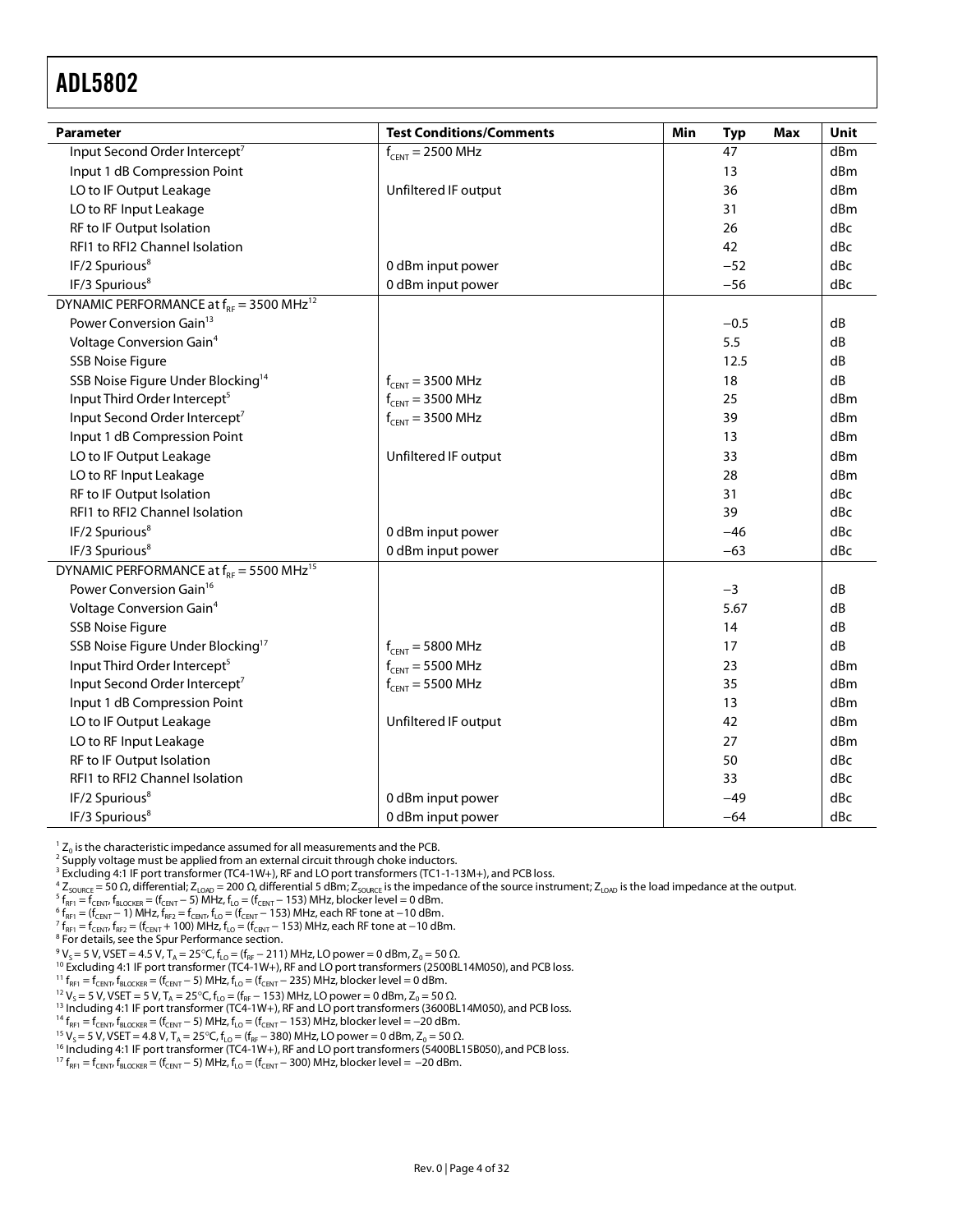#### <span id="page-4-0"></span>ABSOLUTE MAXIMUM RATINGS

#### **Table 2.**

| <b>Parameter</b>                                                 | Rating                              |
|------------------------------------------------------------------|-------------------------------------|
| Supply Voltage, VPOS                                             | 5.5V                                |
| <b>VSET, ENBL</b>                                                | 5.5V                                |
| OP1+, OP1-, OP2+, OP2-                                           | 5.5V                                |
| <b>RF Input Power</b>                                            | 20 dBm                              |
| <b>Internal Power Dissipation</b>                                | 1.6W                                |
| $\theta_{\text{IA}}$ (Exposed Paddle Soldered Down) <sup>1</sup> | $26.5^{\circ}$ C/W                  |
| $\theta_{\text{IC}}$ (at Exposed Paddle)                         | $8.7^{\circ}$ C/W                   |
| <b>Maximum Junction Temperature</b>                              | $150^{\circ}$ C                     |
| Operating Temperature Range                                      | $-40^{\circ}$ C to $+85^{\circ}$ C  |
| Storage Temperature Range                                        | $-65^{\circ}$ C to $+150^{\circ}$ C |

 $1$  As measured on the evaluation board. For details, see th[e Evaluation Board](#page-26-0) section.

Stresses above those listed under Absolute Maximum Ratings may cause permanent damage to the device. This is a stress rating only; functional operation of the device at these or any other conditions above those indicated in the operational section of this specification is not implied. Exposure to absolute maximum rating conditions for extended periods may affect device reliability.

#### <span id="page-4-1"></span>**ESD CAUTION**



ESD (electrostatic discharge) sensitive device. Charged devices and circuit boards can discharge<br>without detection. Although this product features patented or proprietary protection circuitry, damage<br>may occur on devices subjected to high energy ESD. Therefore, proper ESD precautions should be taken to<br>avoid performance degradation or loss of functionality.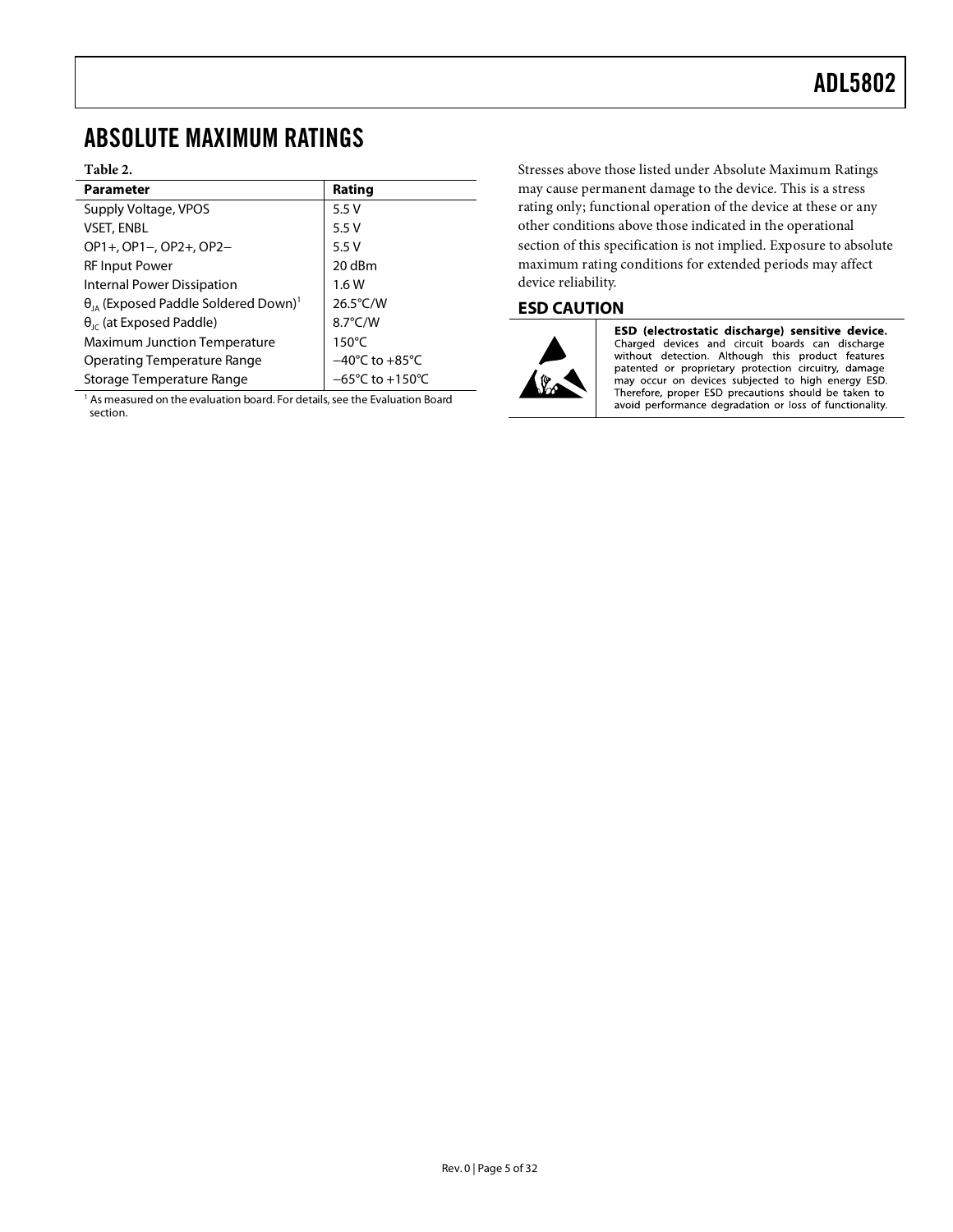### <span id="page-5-0"></span>PIN CONFIGURATION AND FUNCTION DESCRIPTIONS



*Figure 2. Pin Configuration*

#### **Table 3. Pin Function Descriptions**

| Pin No.                           | Mnemonic     | <b>Function</b>                                                                                                                                                                                                                                                                                                               |
|-----------------------------------|--------------|-------------------------------------------------------------------------------------------------------------------------------------------------------------------------------------------------------------------------------------------------------------------------------------------------------------------------------|
| 1, 2, 5, 8, 11,<br>14, 17, 18, 21 | <b>GND</b>   | Device Common (DC Ground).                                                                                                                                                                                                                                                                                                    |
| 3,4                               | $OP1+OP1-$   | Channel 1 Mixer Differential Output Terminals. Bias must be applied through pull-up choke inductors or<br>the center tap of the IF transformer.                                                                                                                                                                               |
| 6, 13, 24                         | <b>VPOS</b>  | Positive Supply Voltage. 5.0 V nominal.                                                                                                                                                                                                                                                                                       |
| 7                                 | <b>ENBL</b>  | Device Enable. Pull low or leave disconnected to enable the device; pull high to disable the device.                                                                                                                                                                                                                          |
| 9,10                              | LOIP, LOIN   | Differential LO Input Terminals. Internally matched to 50 $\Omega$ ; must be ac-coupled.                                                                                                                                                                                                                                      |
| 12                                | <b>VSET</b>  | High Input IP3 Bias Control. For high input IP3 performance, apply $\sim$ 4 V to 5 V. Improved noise figure (NF)<br>performance and lower supply current can be set by applying ~2 V to 3 V to the VSET pin. A resistor can be<br>connected to the supply to raise the voltage, whereas a resistor to GND lowers the voltage. |
| 15, 16                            | $OP2-, OP2+$ | Channel 2 Mixer Differential Output Terminals. Bias must be applied through pull-up choke inductors or<br>the center tap of the IF transformer.                                                                                                                                                                               |
| 19, 20                            | $RF2-, RF2+$ | Differential RF Input Terminals for Channel 2. Internally matched to 50 $\Omega$ ; must be ac-coupled.                                                                                                                                                                                                                        |
| 22, 23                            | $RF1-, RF1+$ | Differential RF Input Terminals for Channel 1. Internally matched to 50 $\Omega$ ; must be ac-coupled.                                                                                                                                                                                                                        |
|                                   | <b>EPAD</b>  | Exposed Paddle. Must be soldered to ground.                                                                                                                                                                                                                                                                                   |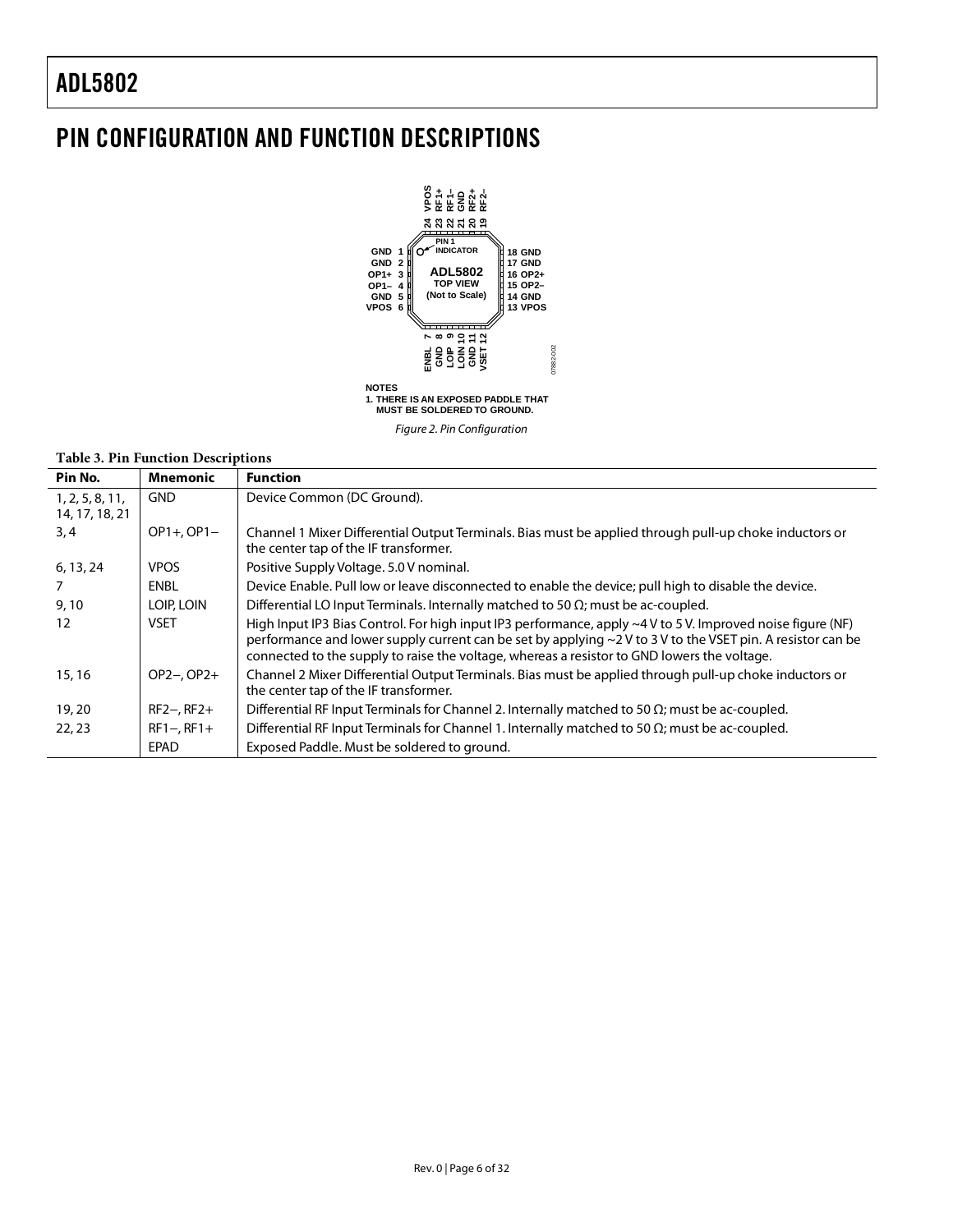#### <span id="page-6-1"></span><span id="page-6-0"></span>TYPICAL PERFORMANCE CHARACTERISTICS **DOWNCONVERTER MODE USING A BROADBAND BALUN**

 $V_s$  = 5 V, T<sub>A</sub> = 25°C, VSET = 4 V, IF = 153 MHz, as measured using a typical circuit schematic with low-side local oscillator (LO), unless otherwise noted. Insertion loss of input and output baluns (TC1-1-13M+, TC4-1W+) is extracted from the gain measurement.



*Figure 5. Power Conversion Gain and I<sub>POS</sub> vs. VSET* 





*Figure 7. Power Conversion Gain Distribution*



*Figure 8. Power Conversion Gain vs. Supply Voltage*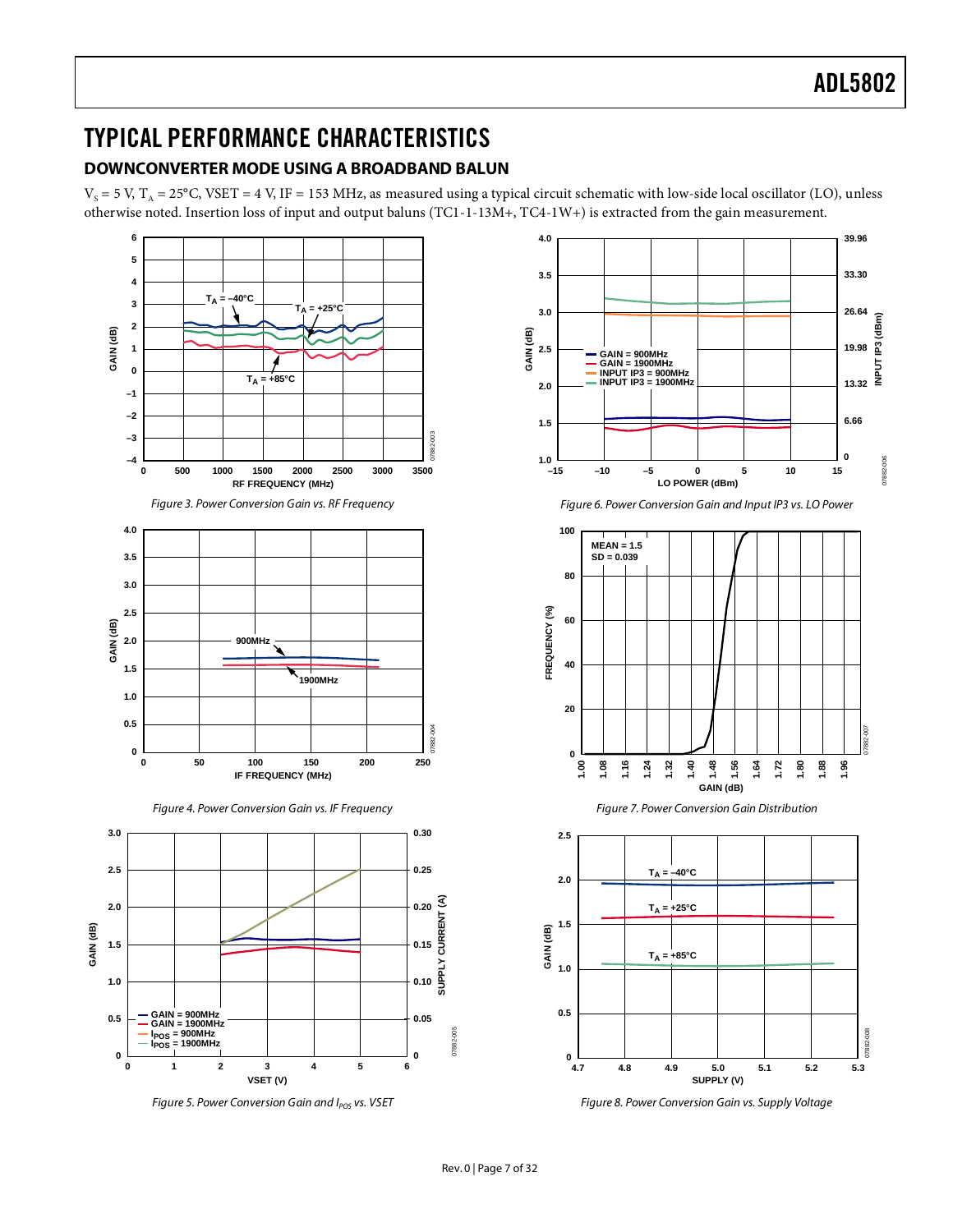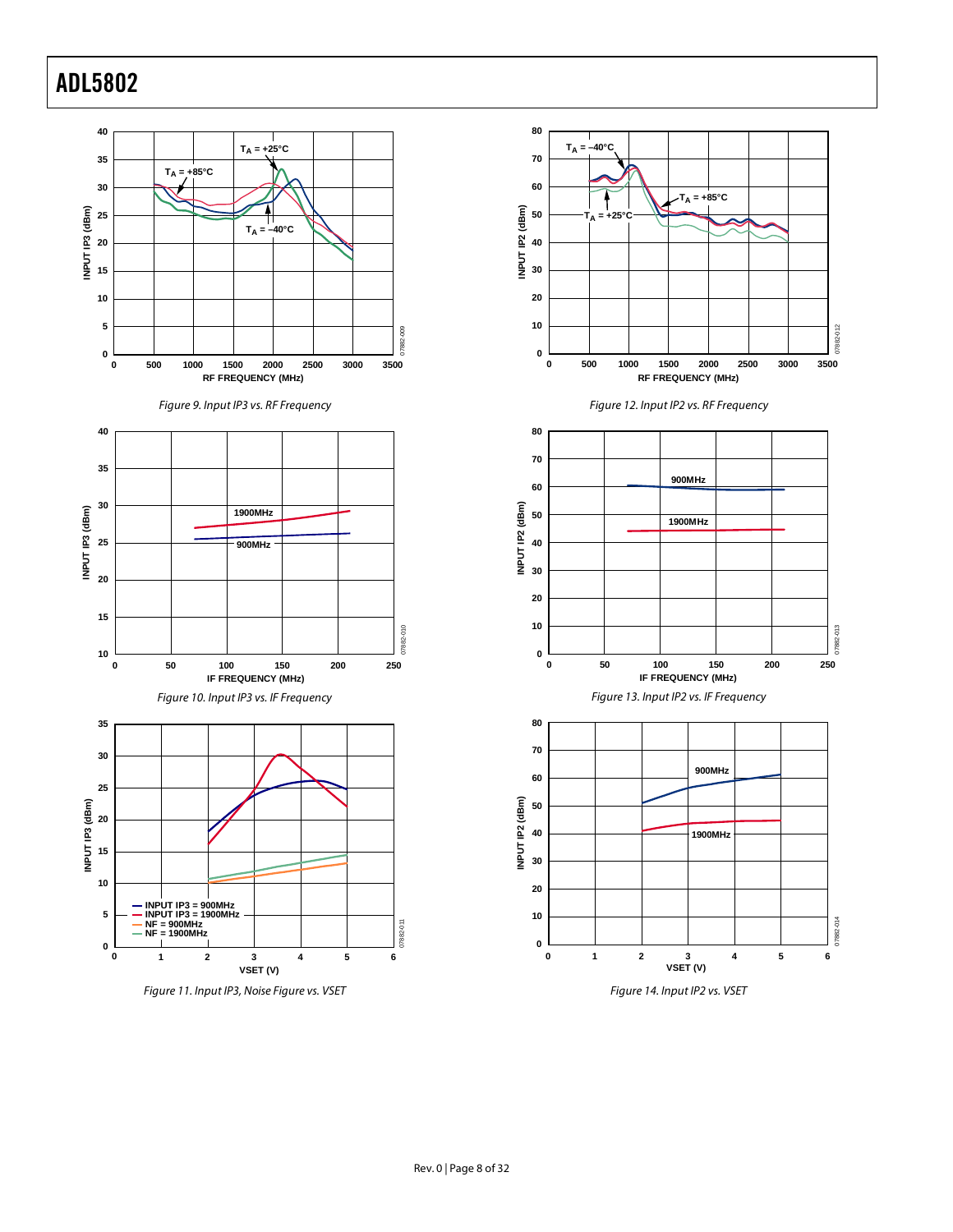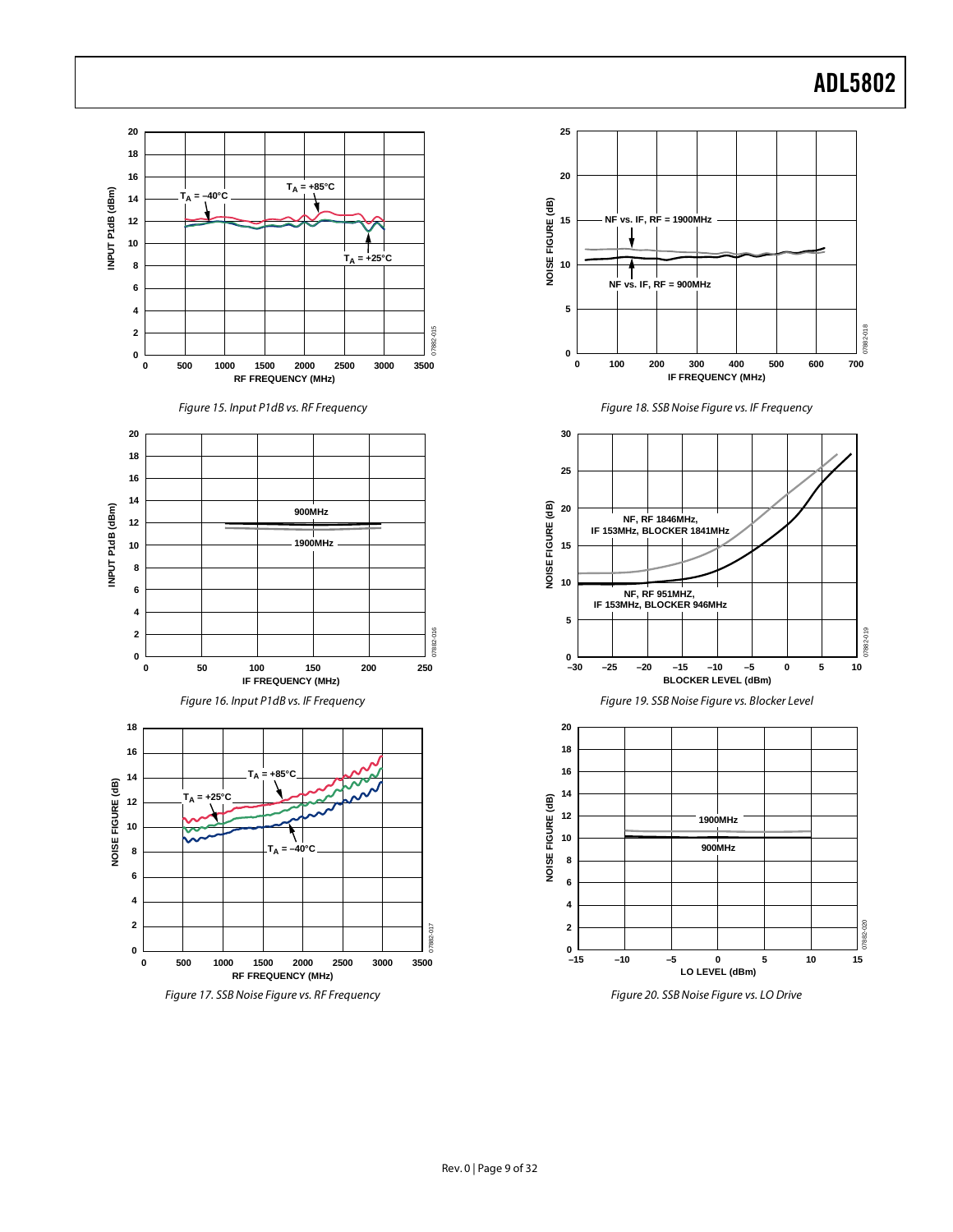

*Figure 21. RF Return Loss Measured Differentially at the RF Port*



*Figure 22. LO Return Loss Measured Differentially at the LO Port*



*Figure 23. IF Differential Output Impedance (R Parallel C Equivalent)*









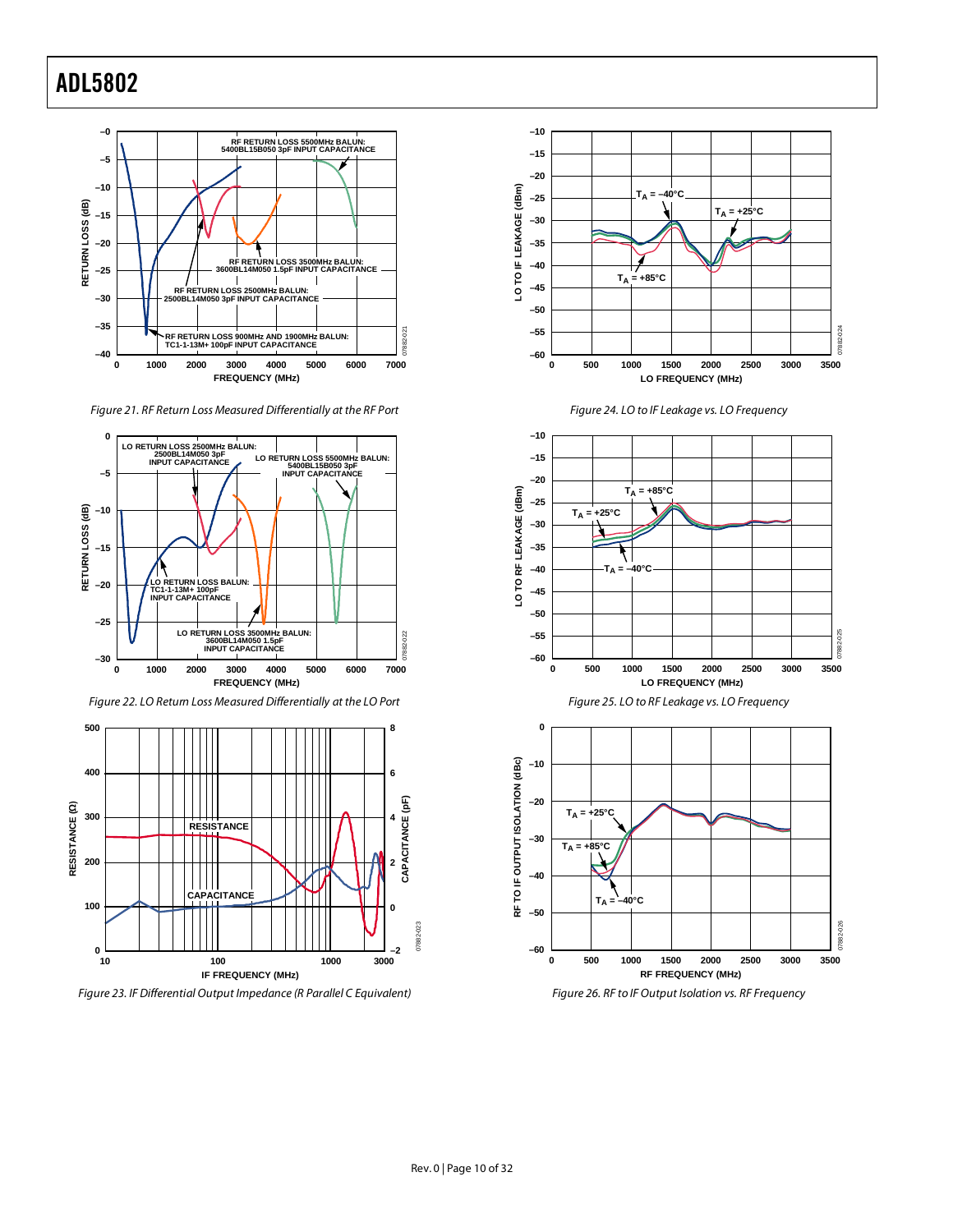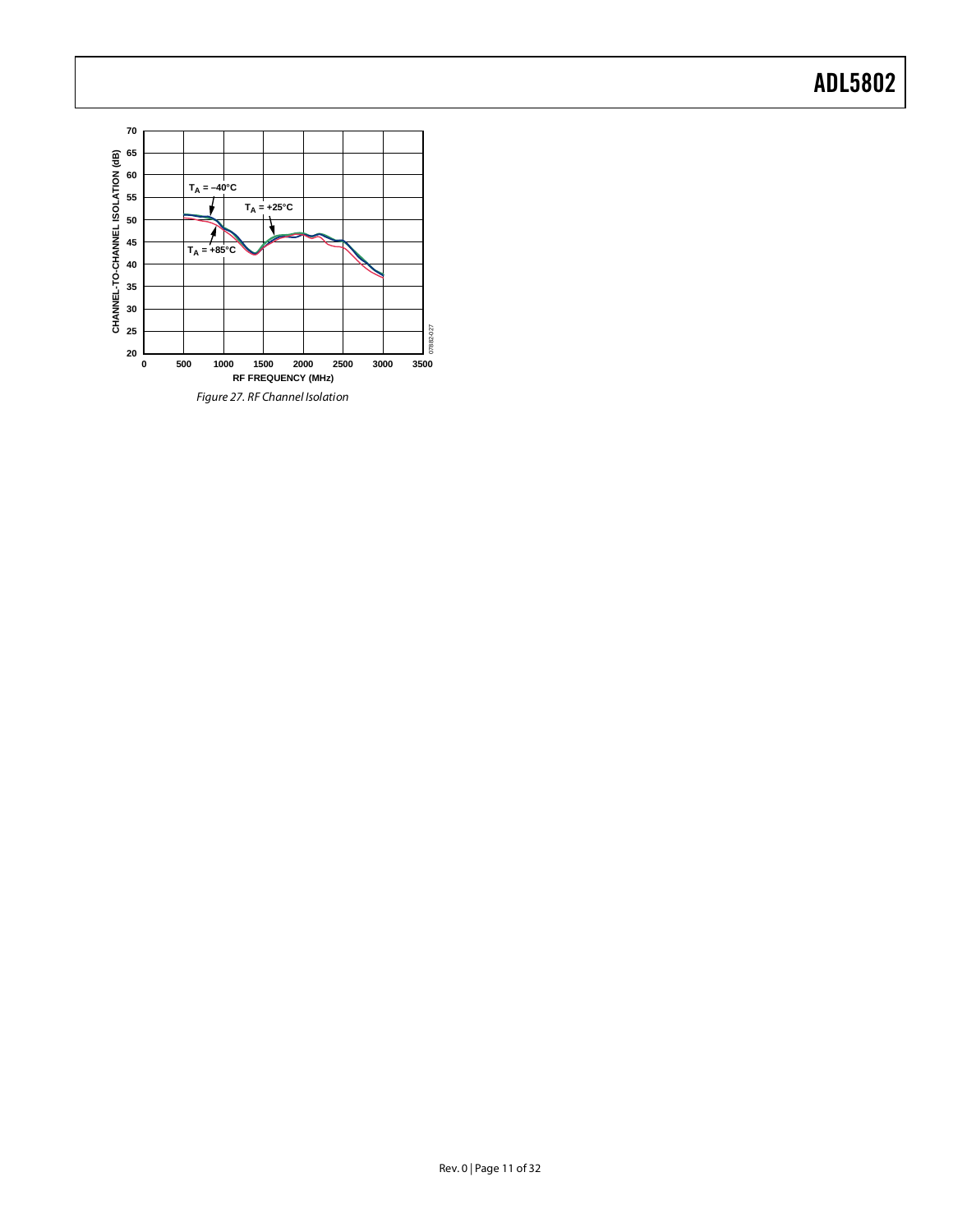#### <span id="page-11-0"></span>**DOWNCONVERTER MODE USING A JOHANSON 2.7 GHZ BALUN**

 $V_s$  = 5 V, T<sub>A</sub> = 25°C, VSET = 4.5 V, IF = 211 MHz, as measured using a typical circuit schematic with low-side LO, unless otherwise noted. Insertion loss of input and output baluns (2500BL14M050, TC4-1W+) is included in the gain measurement.





*Figure 30. Input IP3 vs. RF Frequency*

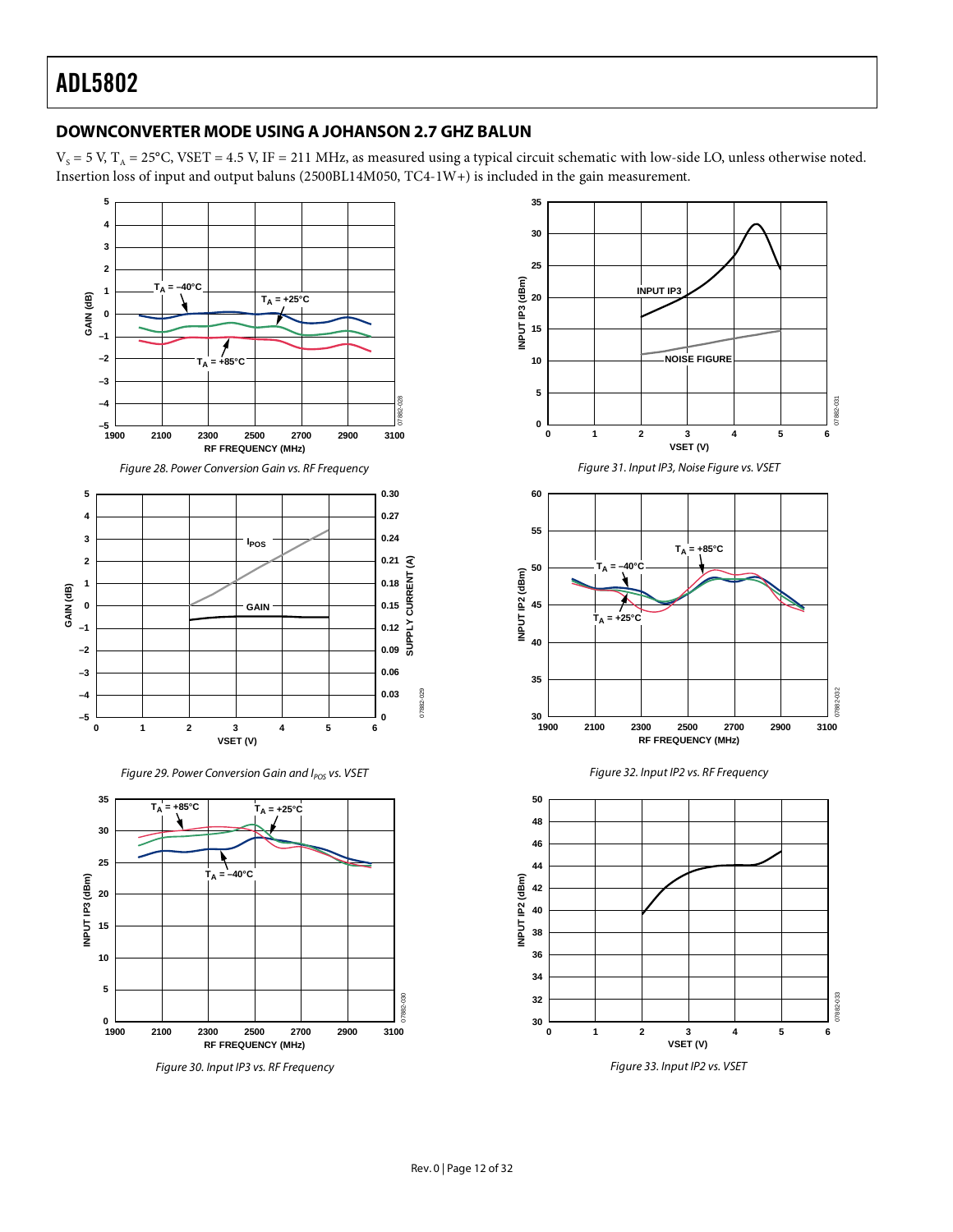

*Figure 39. RF to IF Output Isolation vs. RF Frequency*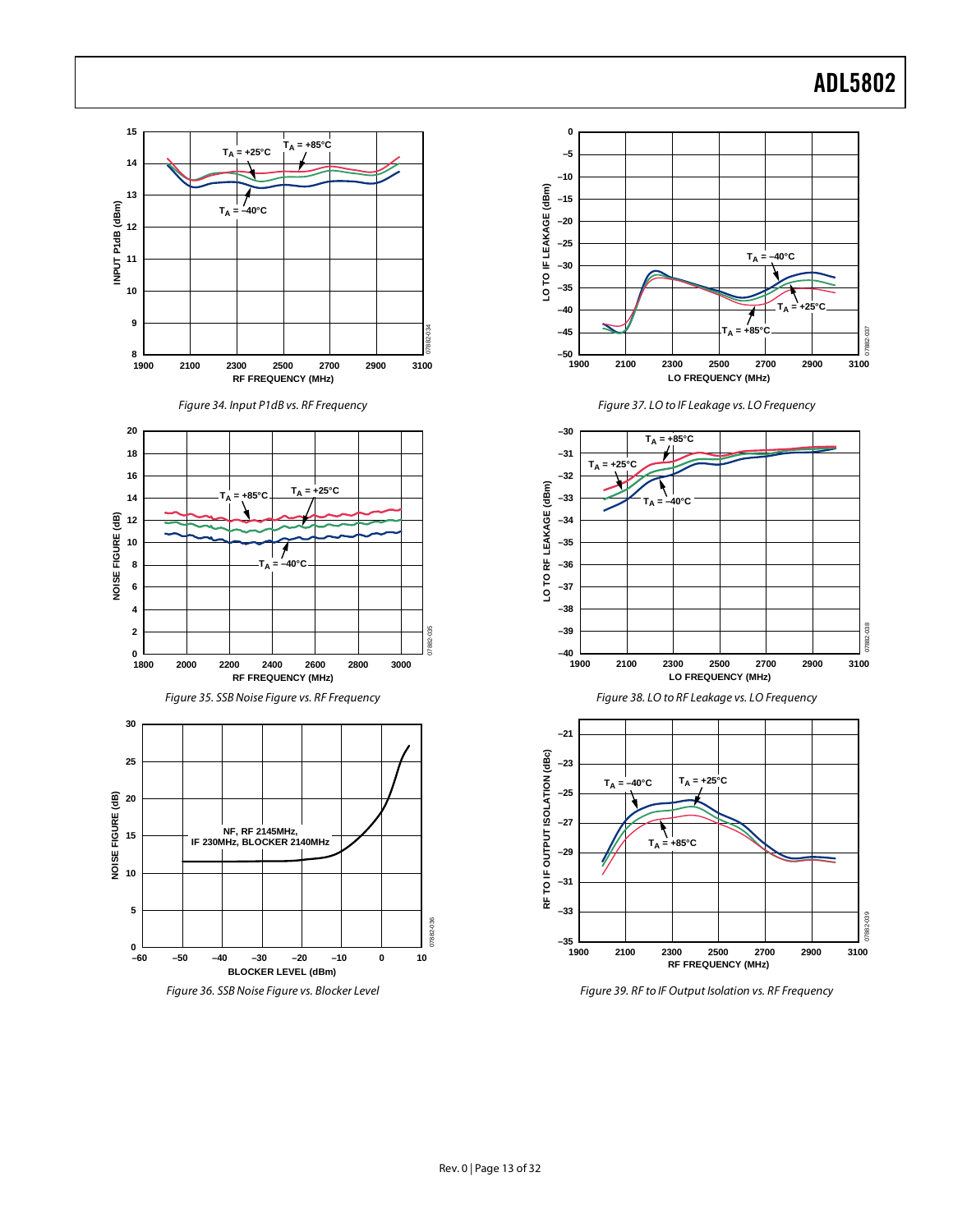

*Figure 40. RF Channel Isolation*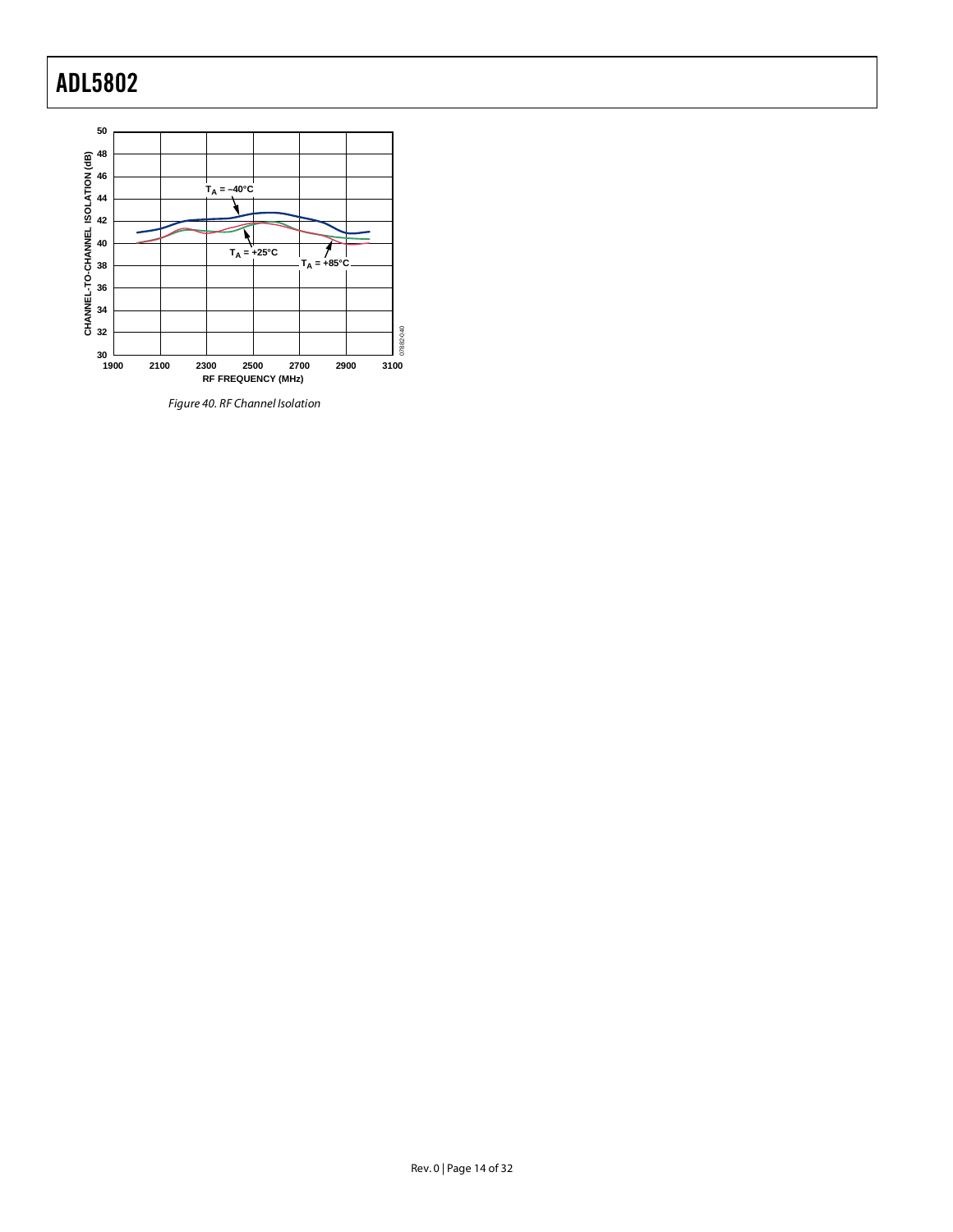#### <span id="page-14-0"></span>**DOWNCONVERTER MODE USING A JOHANSON 3.5 GHZ BALUN**

 $V_s$  = 5 V, T<sub>A</sub> = 25°C, VSET = 5 V, IF = 153 MHz, as measured using a typical circuit schematic with low-side LO, unless otherwise noted. Insertion loss of input and output baluns (3600BL14M050, TC4-1W+) is included in the gain measurement.



*Figure 43. Input IP3 vs. RF Frequency*

**2900 3100 3300 3500 3700 3900 4100**

**RF FREQUENCY (MHz)**





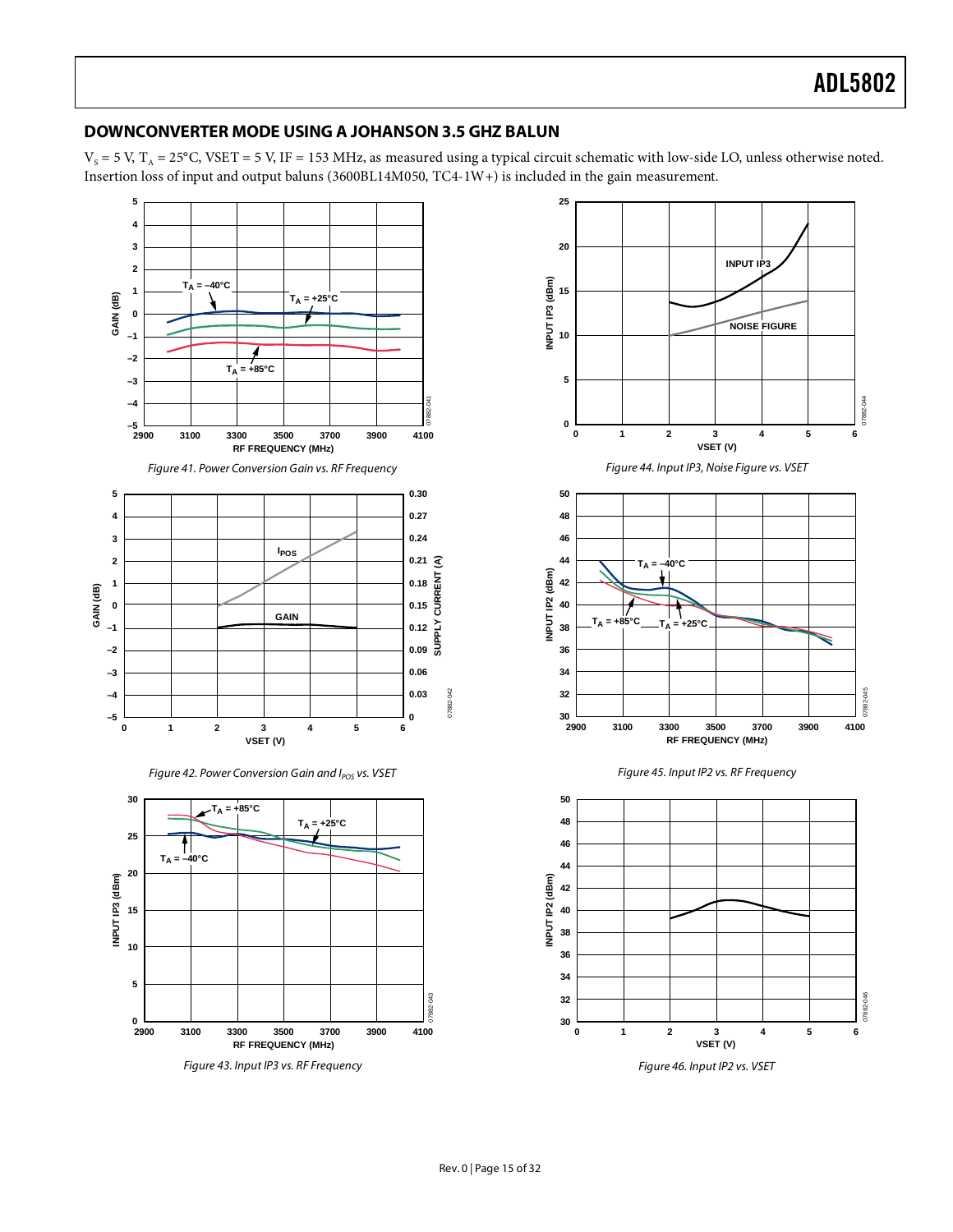





*Figure 49. SSB Noise Figure vs. Blocker Level*











*Figure 52. RF to IF Output Isolation vs. RF Frequency*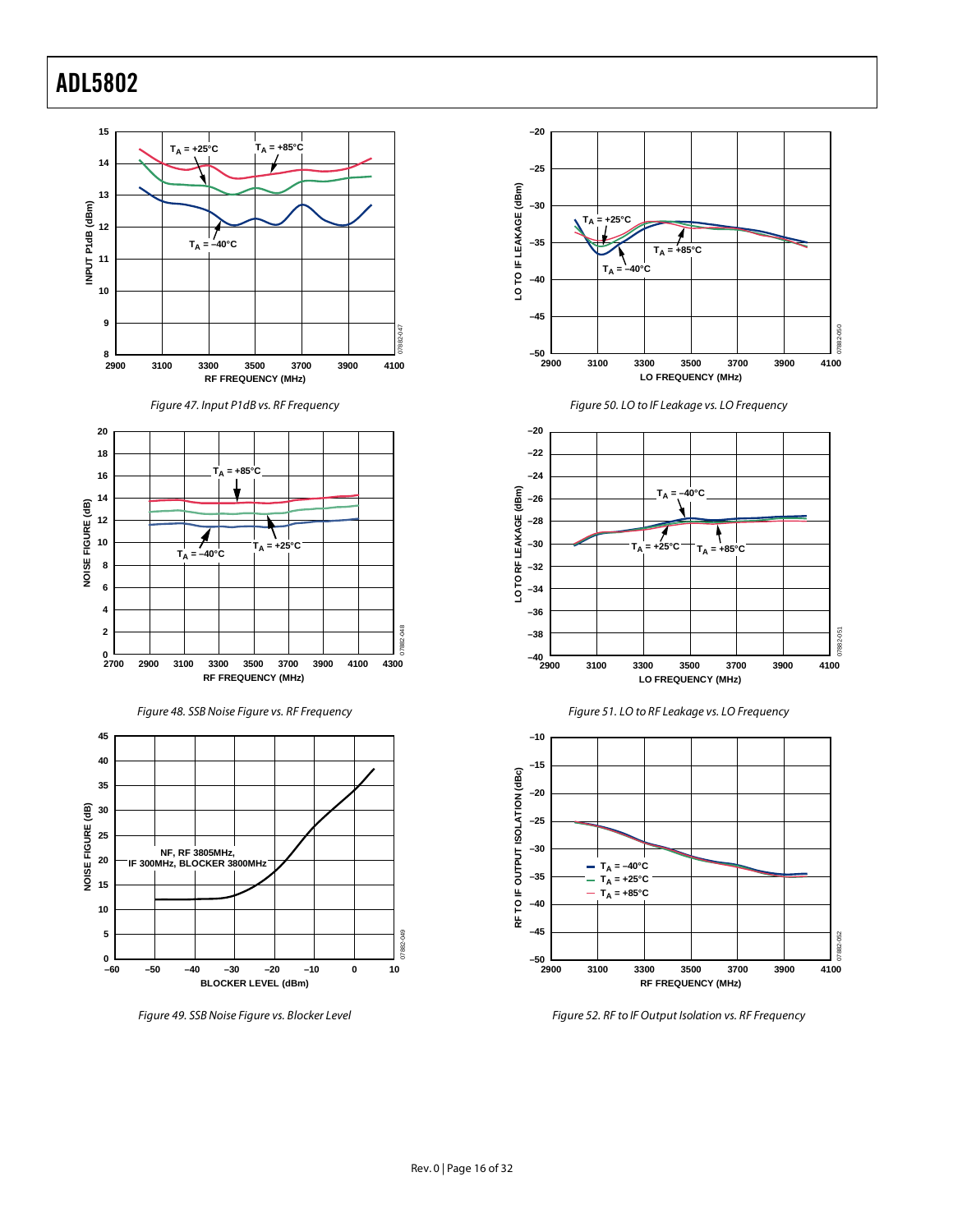

*Figure 53. RF Channel Isolation*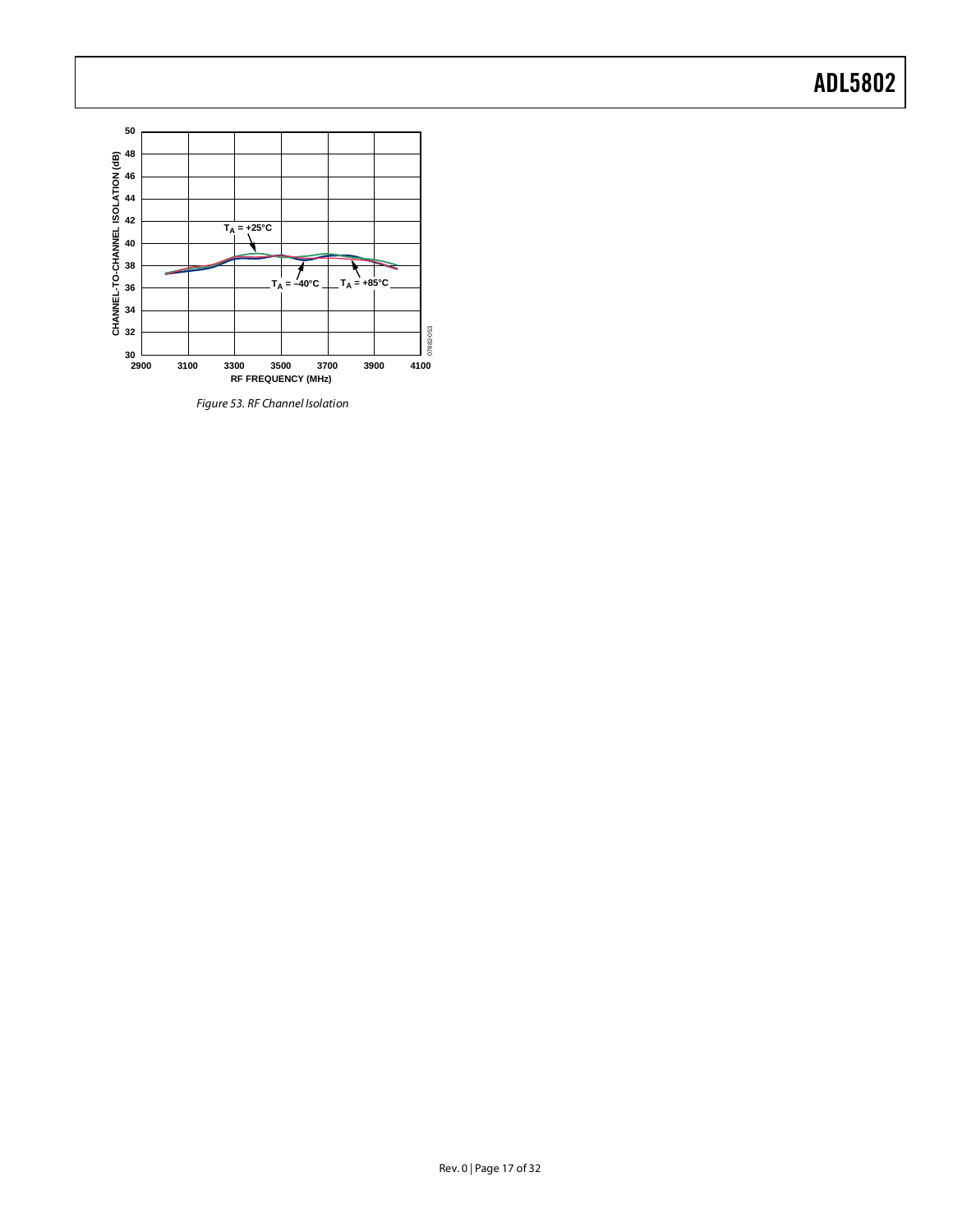#### <span id="page-17-0"></span>**DOWNCONVERTER MODE USING A JOHANSON 5.7 GHZ BALUN**

 $V_s$  = 5 V, T<sub>A</sub> = 25°C, VSET = 4.8 V, IF = 380 MHz, as measured using a typical circuit schematic with low-side LO, unless otherwise noted. Insertion loss of input and output baluns (5400BL15B050, TC4-1W+) is included in the gain measurement.





*Figure 56. Input IP3 vs. RF Frequency*



*Figure 59. Input IP2 vs. VSET*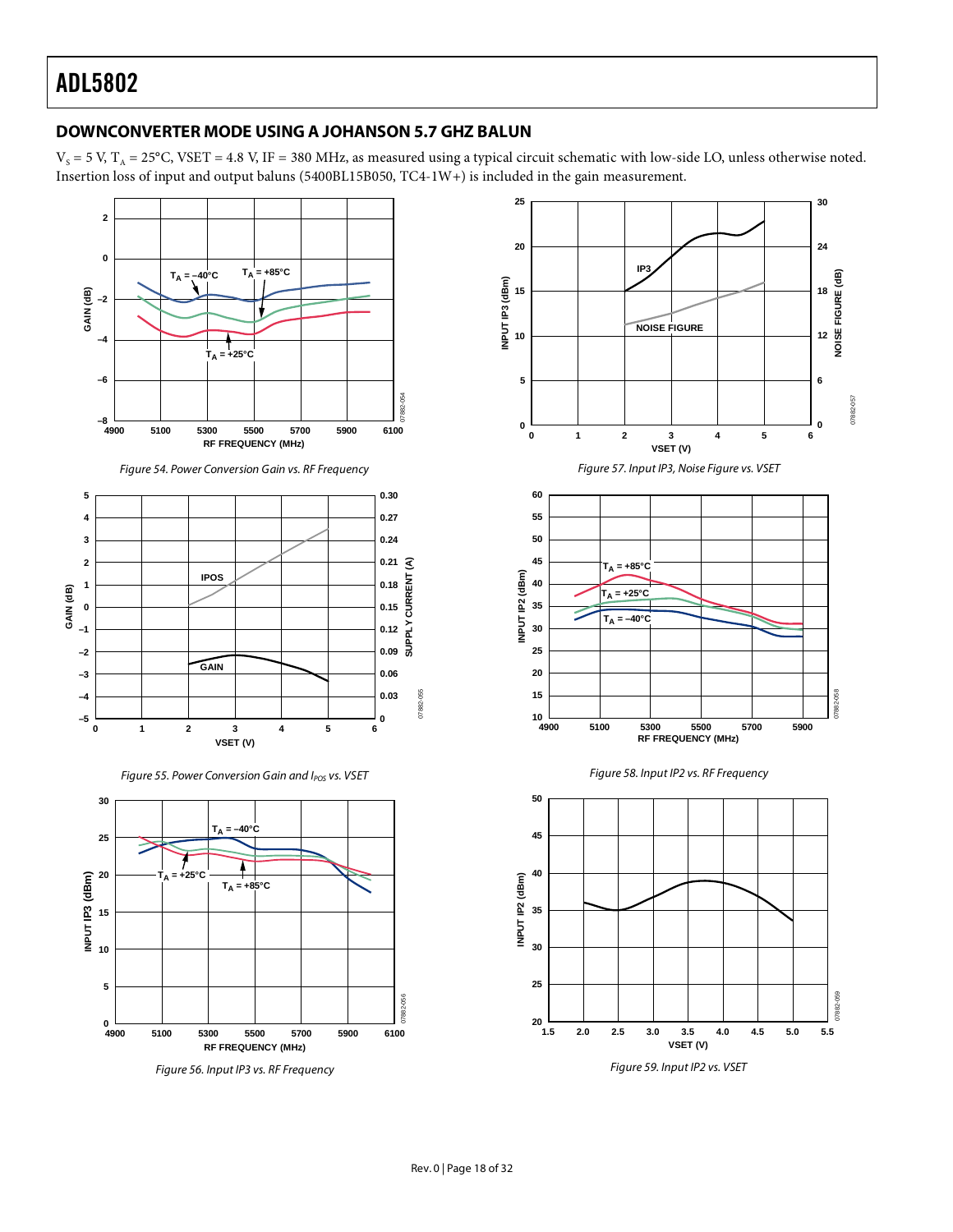

*Figure 65. RF to IF Output Isolation vs. RF Frequency*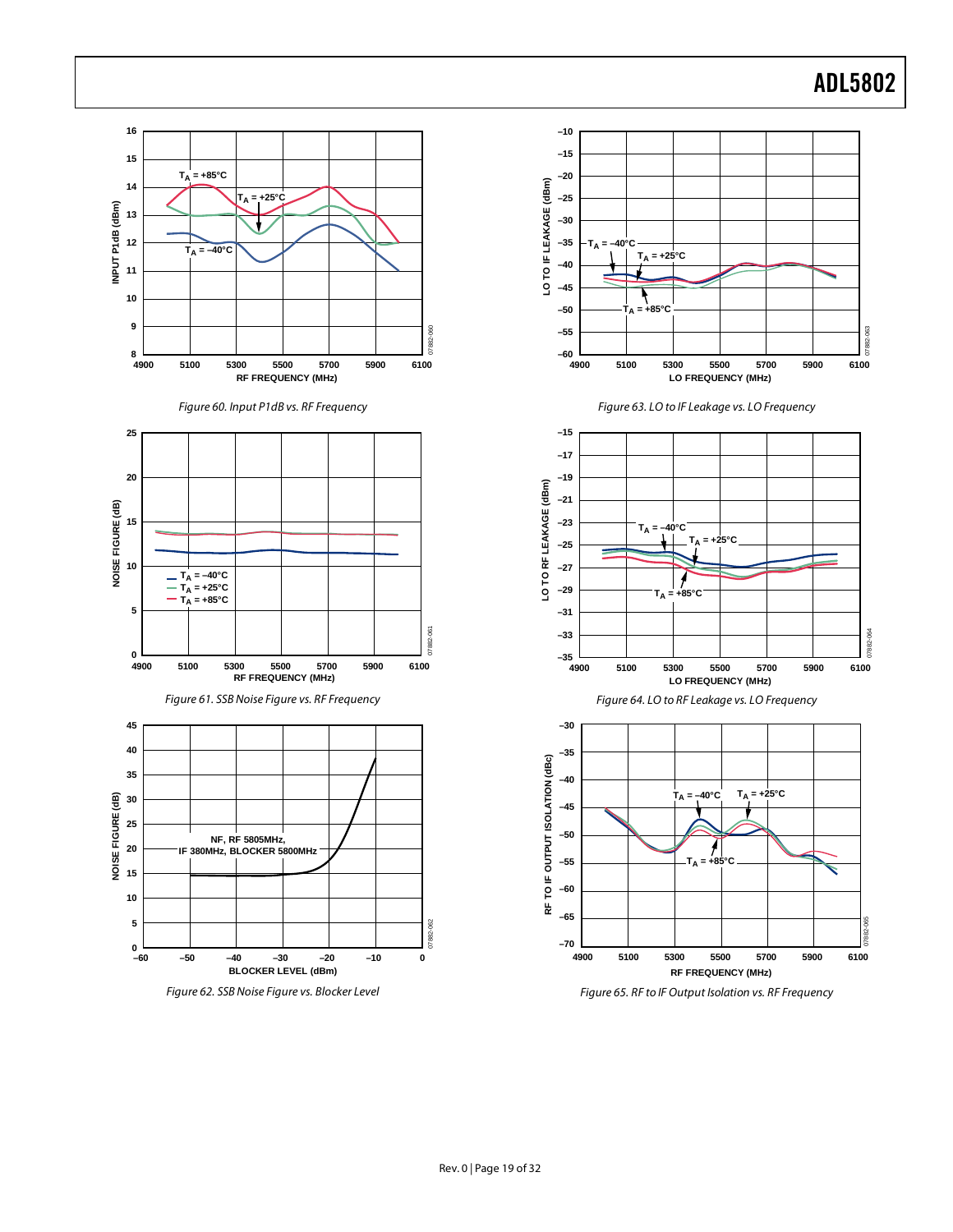

*Figure 66. RF Channel Isolation*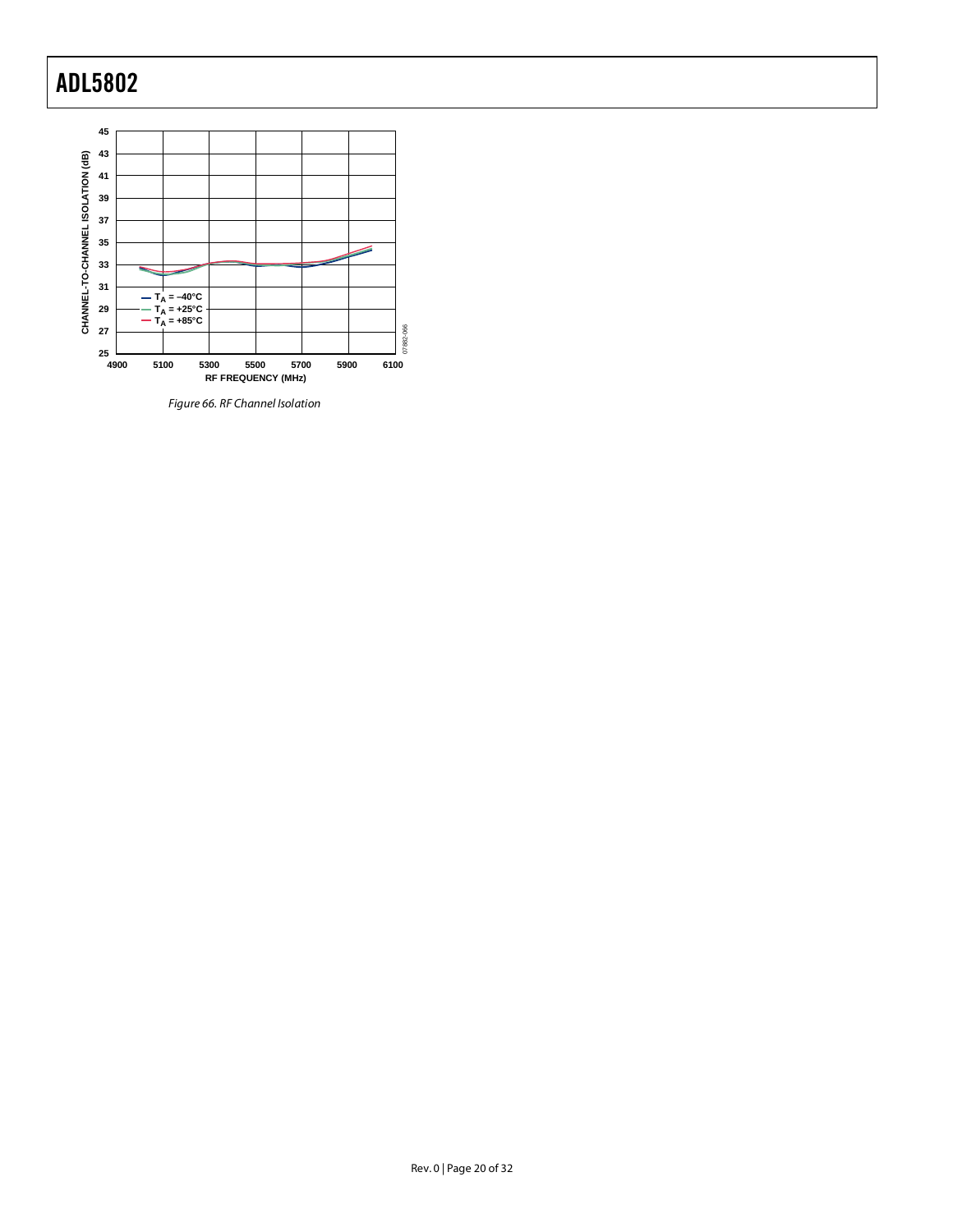#### <span id="page-20-0"></span>**SPUR PERFORMANCE**

All spur tables are (N  $\times$  f<sub>RF</sub>) – (M  $\times$  f<sub>LO</sub>) and were measured using the standard evaluation board (see th[e Evaluation Board](#page-26-0) section). Mixer spurious products are measured in decibels relative to the carrier (dBc) from the IF output power level. Data was measured for frequencies less than 6 GHz only. The typical noise floor of the measurement system is −100 dBm.

#### *900 MHz Performance*

 $V_s$  = 5 V, VSET = 4 V, T<sub>A</sub> = 25°C, RF power = 0 dBm, LO power = 0 dBm,  $f_{RF}$  = 900 MHz,  $f_{LO}$  = 703 MHz, Z<sub>0</sub> = 50  $\Omega$ .

|   |                         |              |         |                |         |                |         |         | M              |         |         |         |         |        |        |        |
|---|-------------------------|--------------|---------|----------------|---------|----------------|---------|---------|----------------|---------|---------|---------|---------|--------|--------|--------|
|   |                         | $\mathbf{o}$ | 1       | $\overline{2}$ | 3       | $\overline{4}$ | 5       | 6       | $\overline{7}$ | 8       | 9       | 10      | 11      | 12     | 13     | 14     |
|   | 0                       |              | $-35.9$ | $-25.5$        | $-47.3$ | $-27.4$        | $-51.5$ | $-37.5$ | $-62.1$        | $-47.5$ |         |         |         |        |        |        |
|   | 1                       | $-34.3$      | 0.0     | $-46.3$        | $-19.8$ | $-64.3$        | $-30.0$ | $-75.6$ | $-45.0$        | $-67.8$ | $-55.3$ |         |         |        |        |        |
|   | $\overline{\mathbf{2}}$ | $-49.1$      | $-69.2$ | $-68.2$        | $-61.6$ | $-68.7$        | $-80.7$ | $-67.5$ | $-88.1$        | $-79.1$ | $-82.6$ | $-91.5$ | $≤100$  |        |        |        |
|   | 3                       | $-86.7$      | $-79.6$ | ≤100           | $-67.3$ | $-98.0$        | $-71.0$ | ≤100    | $-86.3$        | ≤100    | ≤100    | ≤100    | $-98.4$ | ≤100   |        |        |
|   | 4                       | $-91.8$      | ≤100    | $-96.4$        | ≤100    | ≤100           | ≤100    | ≤100    | $≤100$         | ≤100    | ≤100    | $≤100$  | ≤100    | ≤100   | ≤100   |        |
|   | 5                       | ≤100         | ≤100    | ≤100           | ≤100    | ≤100           | ≤100    | ≤100    | ≤100           | $≤100$  | ≤100    | $≤100$  | ≤100    | $≤100$ | ≤100   | $≤100$ |
|   | 6                       | ≤100         | ≤100    | $≤100$         | $≤100$  | ≤100           | ≤100    | ≤100    | ≤100           | $≤100$  | ≤100    | $≤100$  | ≤100    | $≤100$ | $≤100$ | $≤100$ |
| N | $\overline{z}$          |              | $≤100$  | $≤100$         | $≤100$  | ≤100           | ≤100    | ≤100    | $≤100$         | $≤100$  | ≤100    | $≤100$  | $≤100$  | $≤100$ | $≤100$ | $≤100$ |
|   | 8                       |              |         | $≤100$         | ≤100    | ≤100           | ≤100    | ≤100    | $≤100$         | $≤100$  | ≤100    | $≤100$  | ≤100    | $≤100$ | ≤100   | $≤100$ |
|   | 9                       |              |         |                | ≤100    | ≤100           | ≤100    | $≤100$  | $≤100$         | $≤100$  | ≤100    | $≤100$  | ≤100    | $≤100$ | $≤100$ | $≤100$ |
|   | 10                      |              |         |                |         |                | ≤100    | ≤100    | $≤100$         | $≤100$  | ≤100    | $≤100$  | ≤100    | ≤100   | ≤100   | $≤100$ |
|   | 11                      |              |         |                |         |                |         | $≤100$  | $≤100$         | $≤100$  | $≤100$  | ≤100    | ≤100    | $≤100$ | $≤100$ | $≤100$ |
|   | 12 <sup>2</sup>         |              |         |                |         |                |         |         | $≤100$         | ≤100    | ≤100    | ≤100    | ≤100    | $≤100$ | $≤100$ | $≤100$ |
|   | 13                      |              |         |                |         |                |         |         |                |         | ≤100    | ≤100    | $≤100$  | $≤100$ | $≤100$ | $≤100$ |
|   | 14                      |              |         |                |         |                |         |         |                |         |         | ≤100    | ≤100    | $≤100$ | ≤100   | ≤100   |
|   | 15                      |              |         |                |         |                |         |         |                |         |         |         | ≤100    | ≤100   | ≤100   | ≤100   |

#### *2090 MHz Performance*

 $V_s$  = 5 V, VSET = 4 V, T<sub>A</sub> = 25°C, RF power = 0 dBm, LO power = 0 dBm,  $f_{RF}$  = 2090 MHz,  $f_{LO}$  = 1842 MHz, Z<sub>0</sub> = 50 Ω.

|   |                          |              |              |                |                         |                |         |        | M              |        |      |        |        |                   |        |        |
|---|--------------------------|--------------|--------------|----------------|-------------------------|----------------|---------|--------|----------------|--------|------|--------|--------|-------------------|--------|--------|
|   |                          | $\mathbf{o}$ | $\mathbf{1}$ | $\overline{2}$ | $\overline{\mathbf{3}}$ | $\overline{4}$ | 5       | 6      | $\overline{7}$ | 8      | 9    | 10     | 11     | $12 \overline{ }$ | 13     | 14     |
|   | $\mathbf{0}$             |              | $-43.0$      | $-23.7$        | $-52.9$                 |                |         |        |                |        |      |        |        |                   |        |        |
|   | 1                        | $-26.8$      | $0.0\,$      | $-59.6$        | $-42.2$                 | $-80.5$        |         |        |                |        |      |        |        |                   |        |        |
|   | 2                        | $-59.8$      | $-71.9$      | $-53.8$        | $-67.5$                 | $-68.2$        | $-84.1$ |        |                |        |      |        |        |                   |        |        |
|   | 3                        |              | $-67.6$      | $-97.6$        | $-59.3$                 | $-92.2$        | $-79.3$ | $≤100$ |                |        |      |        |        |                   |        |        |
|   | 4                        |              |              | ≤100           | ≤100                    | $-93.7$        | $-97.8$ | ≤100   | ≤100           |        |      |        |        |                   |        |        |
|   | 5                        |              |              |                | ≤100                    | $≤100$         | $-96.1$ | $≤100$ | $≤100$         | $≤100$ |      |        |        |                   |        |        |
|   | 6                        |              |              |                |                         | $≤100$         | $≤100$  | $≤100$ | $≤100$         | $≤100$ | ≤100 | $≤100$ |        |                   |        |        |
| N | $\overline{\phantom{a}}$ |              |              |                |                         |                | ≤100    | ≤100   | ≤100           | $≤100$ | ≤100 | $≤100$ | ≤100   |                   |        |        |
|   | 8                        |              |              |                |                         |                |         | ≤100   | ≤100           | $≤100$ | ≤100 | $≤100$ | $≤100$ | ≤100              |        |        |
|   | 9                        |              |              |                |                         |                |         |        | ≤100           | ≤100   | ≤100 | $≤100$ | $≤100$ | ≤100              | ≤100   |        |
|   | 10                       |              |              |                |                         |                |         |        |                |        | ≤100 | $≤100$ | ≤100   | ≤100              | ≤100   | $≤100$ |
|   | 11                       |              |              |                |                         |                |         |        |                |        |      | $≤100$ | $≤100$ | ≤100              | ≤100   | $≤100$ |
|   | 12                       |              |              |                |                         |                |         |        |                |        |      |        | $≤100$ | ≤100              | ≤100   | $≤100$ |
|   | 13                       |              |              |                |                         |                |         |        |                |        |      |        |        | ≤100              | $≤100$ | ≤100   |
|   | 14                       |              |              |                |                         |                |         |        |                |        |      |        |        |                   | $≤100$ | ≤100   |
|   | 15                       |              |              |                |                         |                |         |        |                |        |      |        |        |                   |        | $≤100$ |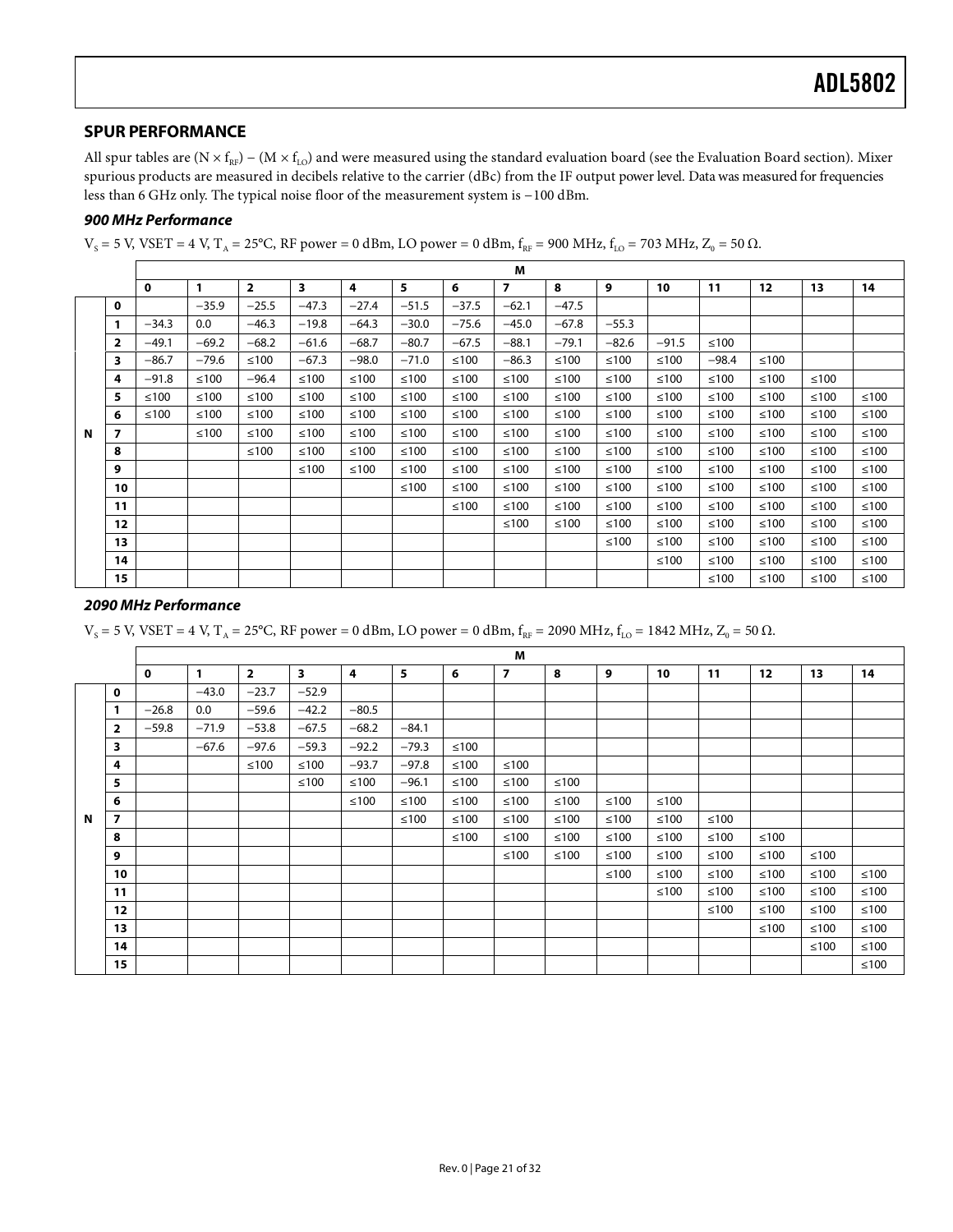#### *2600 MHz Performance*

 $V_s$  = 5 V, VSET = 4.5 V, T<sub>A</sub> = 25°C, RF power = 0 dBm, LO power = 0 dBm,  $f_{RF}$  = 2600 MHz,  $f_{LO}$  = 2350 MHz,  $Z_0$  = 50  $\Omega$ .

|             |                |         |              |                |         |         |         |            | M              |        |        |        |        |        |        |        |
|-------------|----------------|---------|--------------|----------------|---------|---------|---------|------------|----------------|--------|--------|--------|--------|--------|--------|--------|
|             |                | 0       | $\mathbf{1}$ | $\overline{2}$ | 3       | 4       | 5       | 6          | $\overline{7}$ | 8      | 9      | 10     | 11     | 12     | 13     | 14     |
|             | $\mathbf 0$    |         | $-37.9$      | $-31.5$        |         |         |         |            |                |        |        |        |        |        |        |        |
|             | 1              | $-27.5$ | 0.0          | $-62.6$        | $-36.3$ |         |         |            |                |        |        |        |        |        |        |        |
|             | $\overline{2}$ | $-75.5$ | $-59.7$      | $-52.2$        | $-65.8$ | $-68.8$ |         |            |                |        |        |        |        |        |        |        |
|             | 3              |         | $-75.0$      | $-88.7$        | $-56.3$ | $-86.8$ | $-90.5$ |            |                |        |        |        |        |        |        |        |
|             | 4              |         |              | ≤100           | $≤100$  | $-82.5$ | $-92.1$ | $\leq 100$ |                |        |        |        |        |        |        |        |
|             | 5              |         |              |                | ≤100    | $≤100$  | $-94.4$ | $≤100$     | $≤100$         | $≤100$ |        |        |        |        |        |        |
|             | 6              |         |              |                |         |         | ≤100    | $≤100$     | $≤100$         | $≤100$ | $≤100$ |        |        |        |        |        |
| $\mathbf N$ | 7              |         |              |                |         |         |         | ≤100       | ≤100           | $≤100$ | ≤100   | ≤100   |        |        |        |        |
|             | 8              |         |              |                |         |         |         |            | $≤100$         | $≤100$ | $≤100$ | $≤100$ | $≤100$ |        |        |        |
|             | 9              |         |              |                |         |         |         |            |                | ≤100   | ≤100   | $≤100$ | $≤100$ | $≤100$ |        |        |
|             | 10             |         |              |                |         |         |         |            |                |        | $≤100$ | $≤100$ | $≤100$ | $≤100$ | ≤100   |        |
|             | 11             |         |              |                |         |         |         |            |                |        |        | ≤100   | $≤100$ | ≤100   | ≤100   | ≤100   |
|             | 12             |         |              |                |         |         |         |            |                |        |        |        | $≤100$ | ≤100   | ≤100   | $≤100$ |
|             | 13             |         |              |                |         |         |         |            |                |        |        |        |        | $≤100$ | $≤100$ | $≤100$ |
|             | 14             |         |              |                |         |         |         |            |                |        |        |        |        |        | $≤100$ | $≤100$ |
|             | 15             |         |              |                |         |         |         |            |                |        |        |        |        |        |        |        |

#### *3500 MHz Performance*

 $V_s$  = 5 V, VSET= 5 V, T<sub>A</sub> = 25°C, RF power = 0 dBm, LO power = 0 dBm,  $f_{RF}$  = 3500 MHz,  $f_{LO}$  = 3800 MHz, Z<sub>0</sub> = 50 Ω.

|   |                         |             |              |                |         |         |         |        | M              |        |        |        |        |        |        |            |
|---|-------------------------|-------------|--------------|----------------|---------|---------|---------|--------|----------------|--------|--------|--------|--------|--------|--------|------------|
|   |                         | $\mathbf 0$ | $\mathbf{1}$ | $\overline{2}$ | 3       | 4       | 5       | 6      | $\overline{7}$ | 8      | 9      | 10     | 11     | 12     | 13     | 14         |
|   | 0                       |             | $-43.0$      | $-23.7$        | $-52.9$ |         |         |        |                |        |        |        |        |        |        |            |
|   | 1                       | $-26.8$     | 0.0          | $-59.6$        | $-42.2$ | $-80.5$ |         |        |                |        |        |        |        |        |        |            |
|   | $\overline{\mathbf{2}}$ | $-59.8$     | $-71.9$      | $-53.8$        | $-67.5$ | $-68.2$ | $-84.1$ |        |                |        |        |        |        |        |        |            |
|   | $\overline{\mathbf{3}}$ |             | $-67.6$      | $-97.6$        | $-59.3$ | $-92.2$ | $-79.3$ | ≤100   |                |        |        |        |        |        |        |            |
|   | 4                       |             |              | ≤100           | ≤100    | $-93.7$ | $-97.8$ | ≤100   | ≤100           |        |        |        |        |        |        |            |
|   | 5                       |             |              |                | ≤100    | $≤100$  | $-96.1$ | $≤100$ | $≤100$         | ≤100   |        |        |        |        |        |            |
|   | 6                       |             |              |                |         | $≤100$  | ≤100    | ≤100   | $≤100$         | $≤100$ | $≤100$ | ≤100   |        |        |        |            |
| N | 7                       |             |              |                |         |         | ≤100    | ≤100   | $≤100$         | $≤100$ | ≤100   | $≤100$ | ≤100   |        |        |            |
|   | 8                       |             |              |                |         |         |         | $≤100$ | $≤100$         | $≤100$ | $≤100$ | $≤100$ | ≤100   | $≤100$ |        |            |
|   | 9                       |             |              |                |         |         |         |        | $≤100$         | $≤100$ | ≤100   | $≤100$ | $≤100$ | ≤100   | ≤100   |            |
|   | 10                      |             |              |                |         |         |         |        |                |        | ≤100   | $≤100$ | ≤100   | ≤100   | $≤100$ | $≤100$     |
|   | 11                      |             |              |                |         |         |         |        |                |        |        | ≤100   | ≤100   | $≤100$ | $≤100$ | ≤100       |
|   | 12                      |             |              |                |         |         |         |        |                |        |        |        | ≤100   | $≤100$ | $≤100$ | $≤100$     |
|   | 13                      |             |              |                |         |         |         |        |                |        |        |        |        | ≤100   | $≤100$ | $≤100$     |
|   | 14                      |             |              |                |         |         |         |        |                |        |        |        |        |        | ≤100   | $≤100$     |
|   | 15                      |             |              |                |         |         |         |        |                |        |        |        |        |        |        | $\leq 100$ |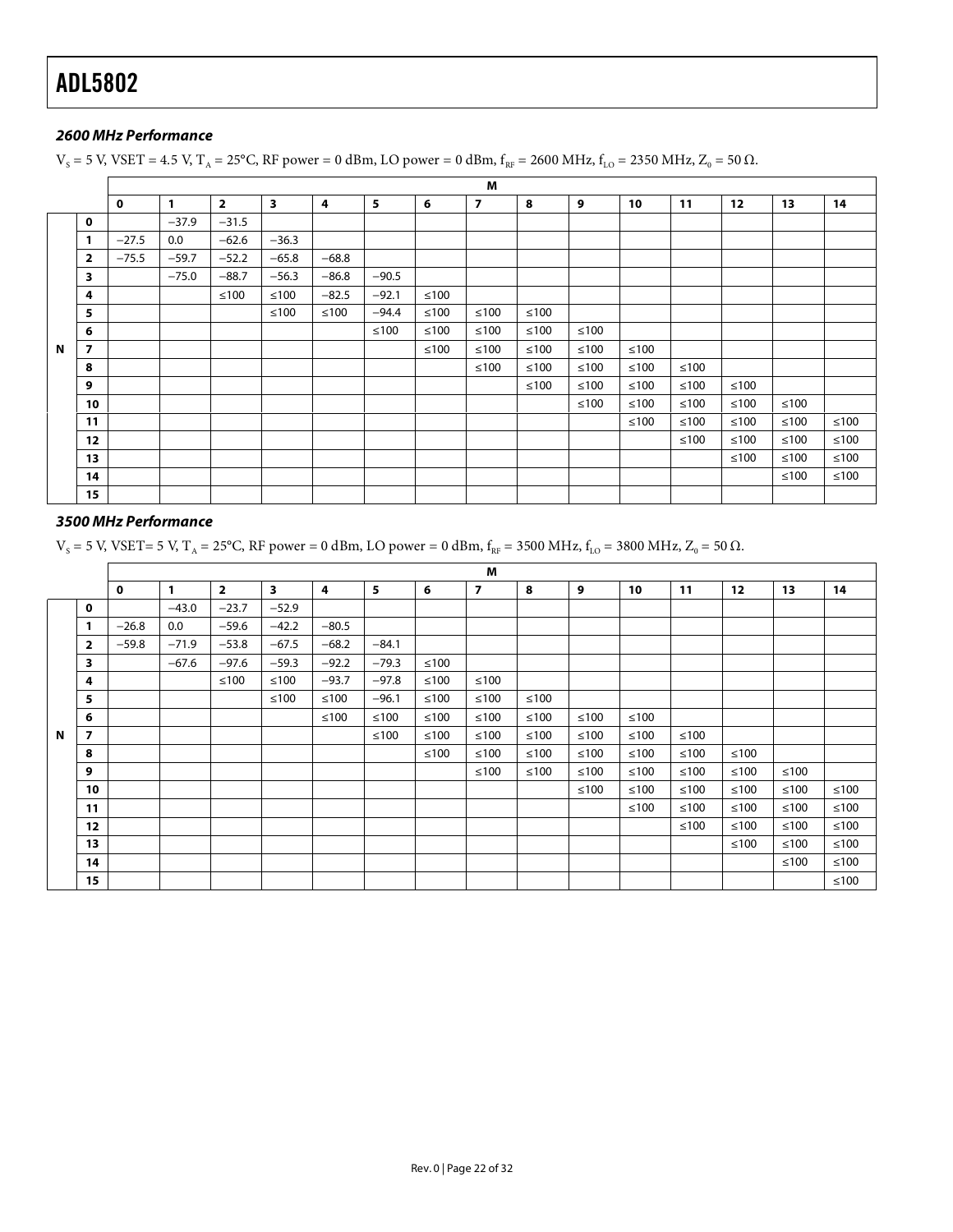#### *5800 MHz Performance*

 $V_s$  = 5 V, VSET= 4.8 V, T<sub>A</sub> = 25°C, RF power = -10 dBm, LO power = 0 dBm,  $f_{RF}$  = 5800 MHz,  $f_{LO}$  = 5600 MHz,  $Z_0$  = 50  $\Omega$ .

|             |                |             |              |                |                         |         |         |         | M              |         |         |        |      |        |         |         |
|-------------|----------------|-------------|--------------|----------------|-------------------------|---------|---------|---------|----------------|---------|---------|--------|------|--------|---------|---------|
|             |                | $\mathbf 0$ | $\mathbf{1}$ | $\overline{2}$ | $\overline{\mathbf{3}}$ | 4       | 5       | 6       | $\overline{7}$ | 8       | 9       | 10     | 11   | 12     | 13      | 14      |
|             | $\mathbf 0$    |             | $-28.3$      |                |                         |         |         |         |                |         |         |        |      |        |         |         |
|             | 1              | $-63.6$     | 0.0          | $-80.5$        |                         |         |         |         |                |         |         |        |      |        |         |         |
|             | $\overline{2}$ |             |              | $-48.6$        | $-92.6$                 |         |         |         |                |         |         |        |      |        |         |         |
|             | 3              |             |              |                | $-64.2$                 | $-98.7$ |         |         |                |         |         |        |      |        |         |         |
|             | 4              |             |              |                |                         | $-90.5$ | $-98.3$ |         |                |         |         |        |      |        |         |         |
|             | 5              |             |              |                |                         |         | ≤100    | $-99.4$ |                |         |         |        |      |        |         |         |
|             | 6              |             |              |                |                         |         |         | $-81.6$ | $-98.0$        |         |         |        |      |        |         |         |
| $\mathbf N$ | 7              |             |              |                |                         |         |         |         | $-87.2$        | $-95.9$ |         |        |      |        |         |         |
|             | 8              |             |              |                |                         |         |         |         |                | $-84.0$ | $-99.5$ |        |      |        |         |         |
|             | 9              |             |              |                |                         |         |         |         |                |         | $≤100$  | $≤100$ |      |        |         |         |
|             | 10             |             |              |                |                         |         |         |         |                |         |         | $≤100$ | ≤100 |        |         |         |
|             | 11             |             |              |                |                         |         |         |         |                |         |         |        | ≤100 | $≤100$ |         |         |
|             | 12             |             |              |                |                         |         |         |         |                |         |         |        |      | $≤100$ | $-99.6$ |         |
|             | 13             |             |              |                |                         |         |         |         |                |         |         |        |      |        | ≤100    | $-99.8$ |
|             | 14             |             |              |                |                         |         |         |         |                |         |         |        |      |        |         | $≤100$  |
|             | 15             |             |              |                |                         |         |         |         |                |         |         |        |      |        |         |         |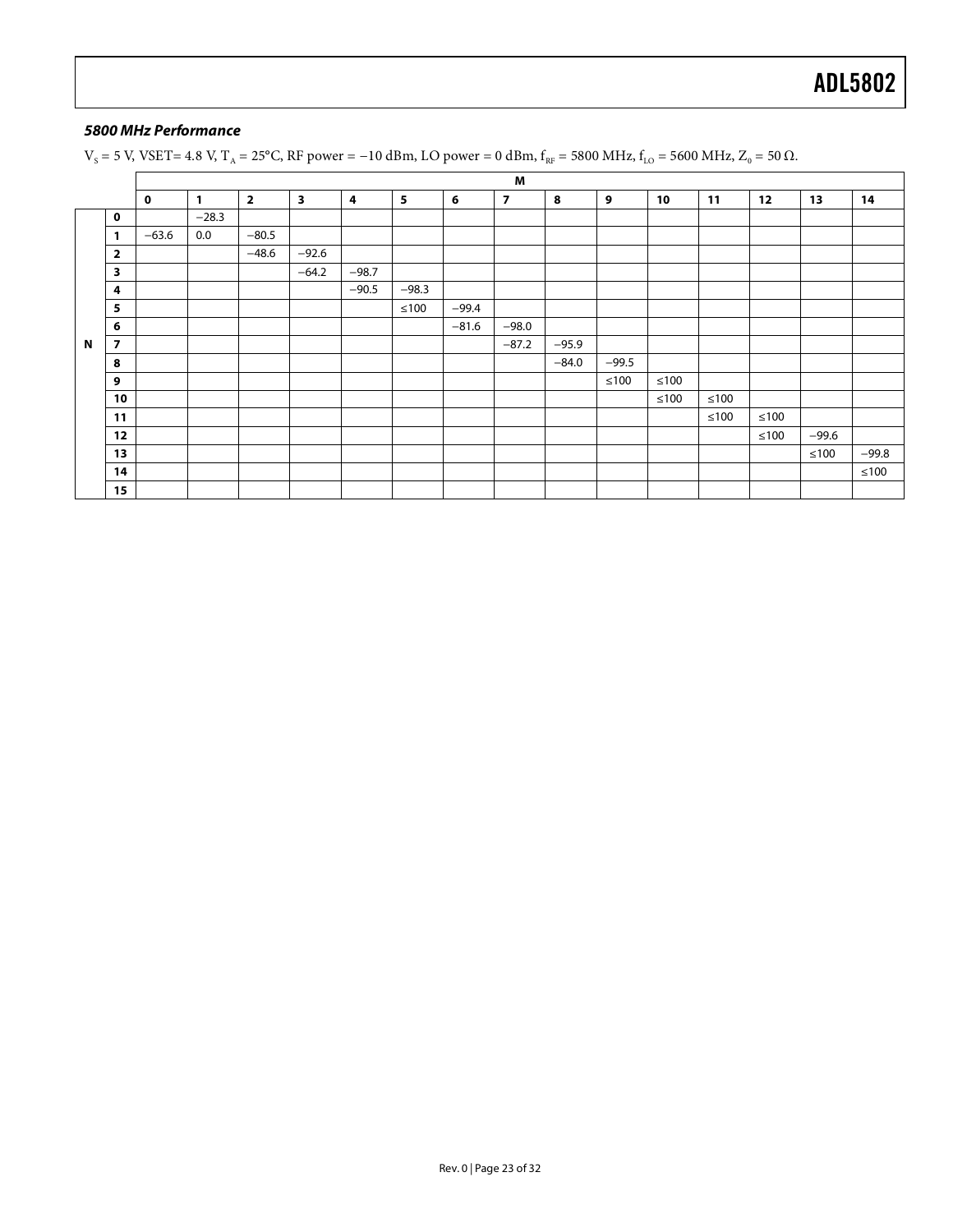#### <span id="page-23-0"></span>CIRCUIT DESCRIPTION

The ADL5802 provides two double-balanced active mixers. These mixers are designed for a 50  $\Omega$  input impedance and a 200 Ω output impedance. Both are driven from a common local oscillator (LO) amplifier. The RF inputs and LO outputs are differential, providing maximum usable bandwidth at the input and output ports. The LO also operates with a 50  $\Omega$  input impedance and can, optionally, be operated differentially or single-ended. The input, output, and LO ports can be operated over an exceptionally wide frequency range. The ADL5802 can be configured as a downconvert mixer or as an upconvert mixer.

The ADL5802 can be divided into the following sections: the local oscillator (LO) amplifier and splitter, the RF voltage-tocurrent (V-to-I) converter, the mixer cores, the output loads, and the bias circuit. A simplified block diagram of the device is shown in [Figure 67.](#page-23-6) The LO block generates a pair of differential LO signals to drive two mixer cores. The RF input is converted into current by the V-to-I converters that then feed into the two mixer cores. The internal differential load of the mixers is designed for a wideband 200  $\Omega$  output impedance from the mixer. Reference currents to each section are generated by the bias circuit, which can be enabled or disabled using the ENBL pin. A detailed description of each section of the ADL5802 follows.



#### <span id="page-23-6"></span><span id="page-23-1"></span>**LO AMPLIFIER AND SPLITTER**

The LO input is amplified using a broadband LNA and is then split and followed by separate LO limiting amplifiers. The LNA input impedance is nominally 50 Ω. The LO is designed to accommodate a wide range of LO input power levels. The LO input is conditioned by the series of amplifiers to provide a well controlled and limited LO swing to the mixer core, resulting in excellent IP3. The LO circuit exhibits low additive noise, resulting in an excellent mixer noise figure and output noise under RF blocking. For optimal performance, the LO inputs should be driven differentially but at lower frequencies; singleended drive is acceptable.

#### <span id="page-23-2"></span>**RF VOLTAGE TO CURRENT (V-TO-I) CONVERTER**

The differential RF input signal is applied to a voltage-to-current converter that converts the differential input voltage to output currents. The V-to-I converter provides a 50  $\Omega$  input impedance. The V-to-I section bias current can be adjusted up or down using the VSET pin. Adjusting the current up improves IP3 and P1dB input but degrades SSB NF. Adjusting the current down improves SSB NF but degrades IP3 and P1dB input. The conversion gain remains nearly constant over a wide range of VSET pin settings, allowing the part to be adjusted dynamically without affecting the conversion gain. The current adjustment can be made by connecting a resistor from the VSET pin to the positive supply to increase the bias current or from the VSET pin to ground to decrease the bias current. The VSET pin impedance is approxi-mately 675 Ω in series with two diodes and an internal current source.

#### <span id="page-23-3"></span>**MIXER CORES**

The ADL5802 has two double-balanced mixers that use high performance SiGe NPN transistors. These mixers are based on the Gilbert cell design of four cross-connected transistors.

#### <span id="page-23-4"></span>**MIXER LOAD**

Each mixer load is designed to use a pair of  $100 \Omega$  resistors connected to the positive supply. This provides a 200  $\Omega$  differential output resistance. The mixer output should be pulled to the positive supply externally using a pair of RF chokes or using an output transformer with the center tap connected to the positive supply. It is possible to exclude these components when the mixer core current is low, but both P1dB and IP3 are then reduced.

The mixer load output can operate from direct current (dc) up to approximately 500 MHz into a 200  $\Omega$  load. For upconversion applications, the mixer load can be matched using off-chip matching components. Transmit operation up to 2 GHz is possible. See th[e Applications Information](#page-24-0) section for matching circuit details.

#### <span id="page-23-5"></span>**BIAS CIRCUIT**

A band gap reference circuit generates the reference currents used by the mixers. The bias circuit can be enabled and disabled using the ENBL pin. If the ENBL pin is grounded or left open, the part is enabled. Pulling the ENBL pin high shuts off the bias circuit and disables the part. However, the ENBL pin does not alter the current in the LO section and, therefore, does not provide a true power-down feature. Certain configurations may require the VSET pin to be connected to the positive supply through a resistor. This will result in an increased mixer core current. Unless this resistor to positive supply is removed, bias current will continue to be supplied to the mixer core.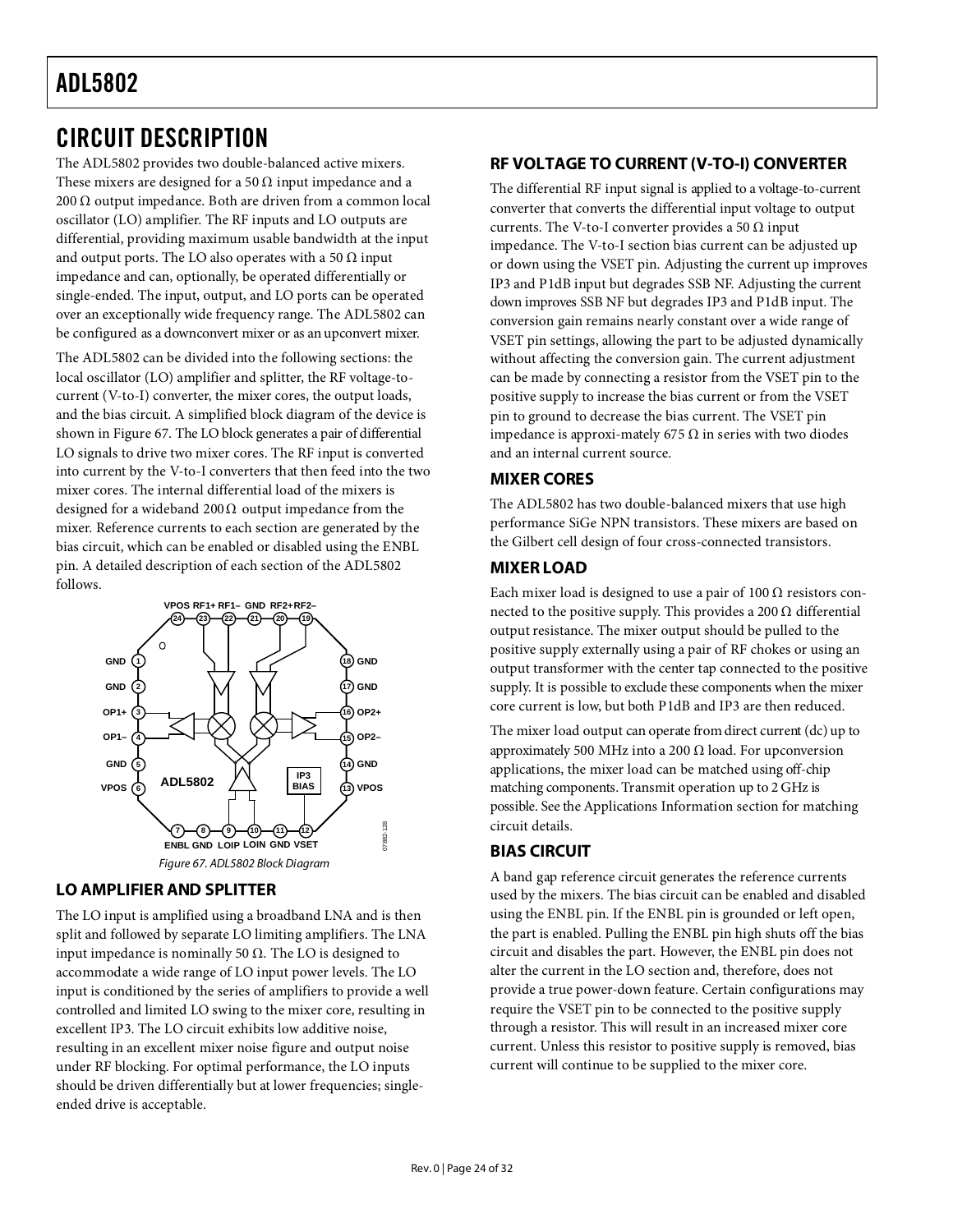### <span id="page-24-1"></span><span id="page-24-0"></span>APPLICATIONS INFORMATION **BASIC CONNECTIONS**

The ADL5802 features dual channel mixers with a common local oscillator (LO). The mixer is designed to translate between radio frequencies (RF) and intermediate frequencies (IF). For both upconversion and downconversion applications, RF1+ (Pin 23), RF1− (Pin 22), RF2+ (Pin 20), and RF2− (Pin 19) must be configured as the input interfaces. OP1+ (Pin 3), OP1− (Pin 4), OP2+ (Pin 16), and OP2− (Pin 15) must be configured as the output interfaces[. Figure 68](#page-24-3) illustrates the basic connections for ADL5802 operation.

#### <span id="page-24-2"></span>**RF AND LO PORTS**

The RF and LO input ports are designed for differential input impedance of approximately 50 Ω. [Figure 69](#page-25-1) and [Figure 70](#page-25-2) illustrate the RF and LO interfaces, respectively. It is recommended that each of the RF and LO differential ports be driven through a balun for optimum performance. It is also necessary to accouple both RF and LO ports with the proper size capacitors. [Table 4](#page-25-3) lists the recommended components for various RF frequency bands. The characterization data is available in the [Typical Performance Characteristics](#page-6-0) section.



<span id="page-24-3"></span>*Figure 68. Basic Connections Schematic*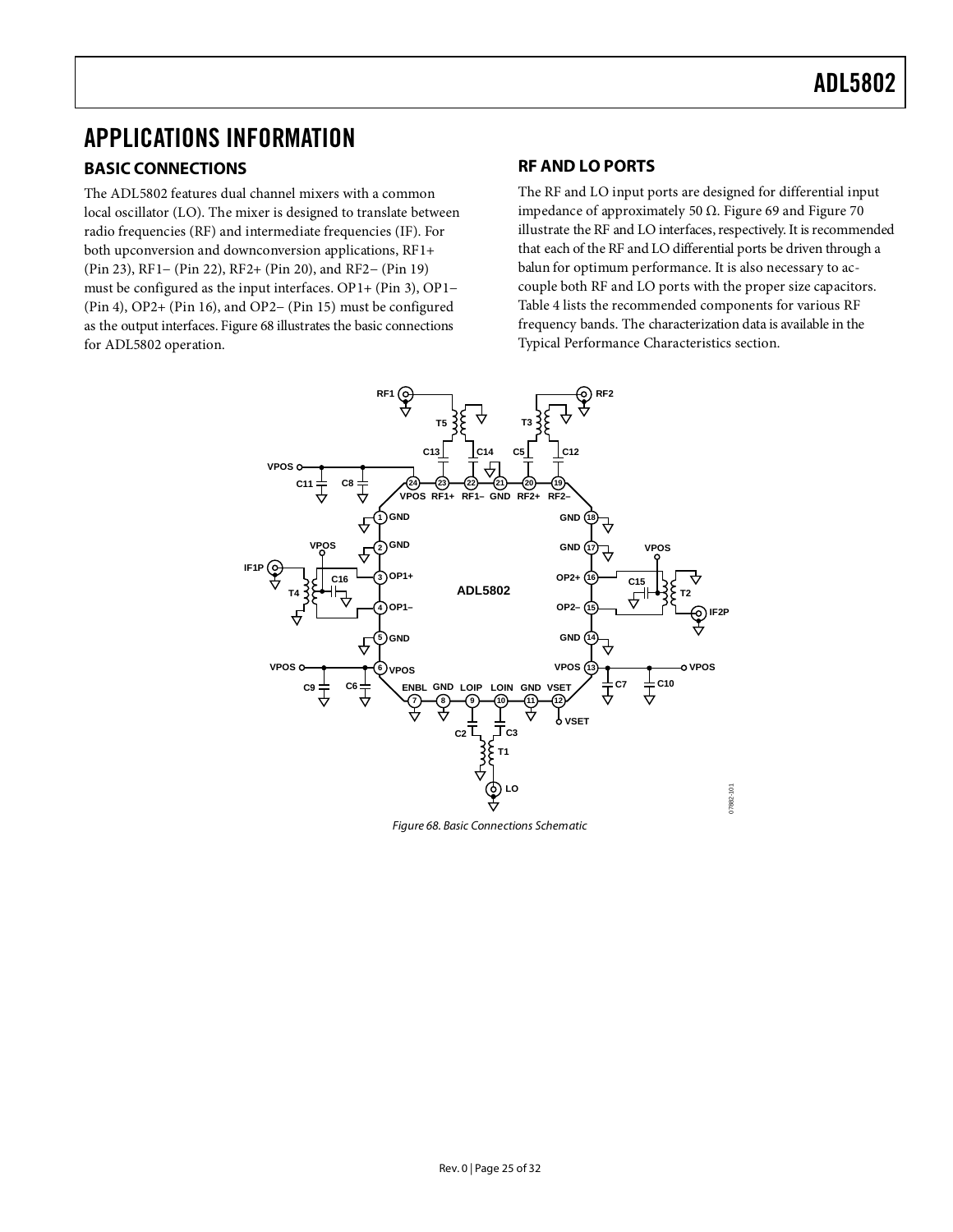



07882-102

<span id="page-25-1"></span>

*Figure 70. ADL5802 LO Interface*

<span id="page-25-3"></span><span id="page-25-2"></span>

| <b>RF and LO</b> |                                     | C <sub>2</sub> , C <sub>3</sub> , C <sub>5</sub> , |
|------------------|-------------------------------------|----------------------------------------------------|
| <b>Frequency</b> | T1, T3, T5                          | C12, C13, C14                                      |
| 900 MHz          | Mini-Circuits® $TC1-1-13M+$         | 100 pF                                             |
| 1900 MHz         | Mini-Circuits TC1-1-13M+            | 100 pF                                             |
| 2500 MHz         | Johanson Technology<br>2500BL14M050 | 3 pF                                               |
| 3500 MHz         | Johanson Technology<br>3600BL14M050 | $1.5$ pF                                           |
| 5500 MHz         | Johanson Technology<br>5400BL15B050 | 3 pF                                               |

#### <span id="page-25-0"></span>**IF PORT**

The IF port features an open-collector differential output interface. It is necessary to bias the open collector outputs using one of the schemes presented in [Figure 71](#page-25-4) and [Figure 72.](#page-25-5) 

[Figure 71](#page-25-4) shows the use of center-tapped impedance transformers. The turns ratio of the transformer should be selected to provide the desired impedance transformation. In the case of a 50  $\Omega$ load impedance, a 4:1 impedance ratio transformer should be used to transform the 50  $\Omega$  load into a 200  $\Omega$  differential load at the IF output pins.

[Figure 72](#page-25-5) shows a differential IF interface where pull-up choke inductors are used to bias the open-collector outputs. The shunting impedance of the choke inductors used to couple dc current into the mixer core should be large enough at the IF frequency of operation so as not to load down the output current before it reaches the intended load. Additionally, the dc current handling capability of the selected choke inductors must be at least 45 mA. The self-resonant frequency of the selected choke inductors must be higher than the intended IF

frequency. A variety of suitable choke inductors is commercially available from manufacturers such as Coilcraft and Murata. An impedance transforming network may be required to transform the final load impedance to 200 $\Omega$  at the IF outputs.



*Figure 71. Biasing the IF Port Open-Collector Outputs Using a Center-Tapped Impedance Transformer*

<span id="page-25-4"></span>

<span id="page-25-5"></span>*Figure 72. Biasing the IF Port Open-Collector Outputs Using Pull-Up Choke Inductors*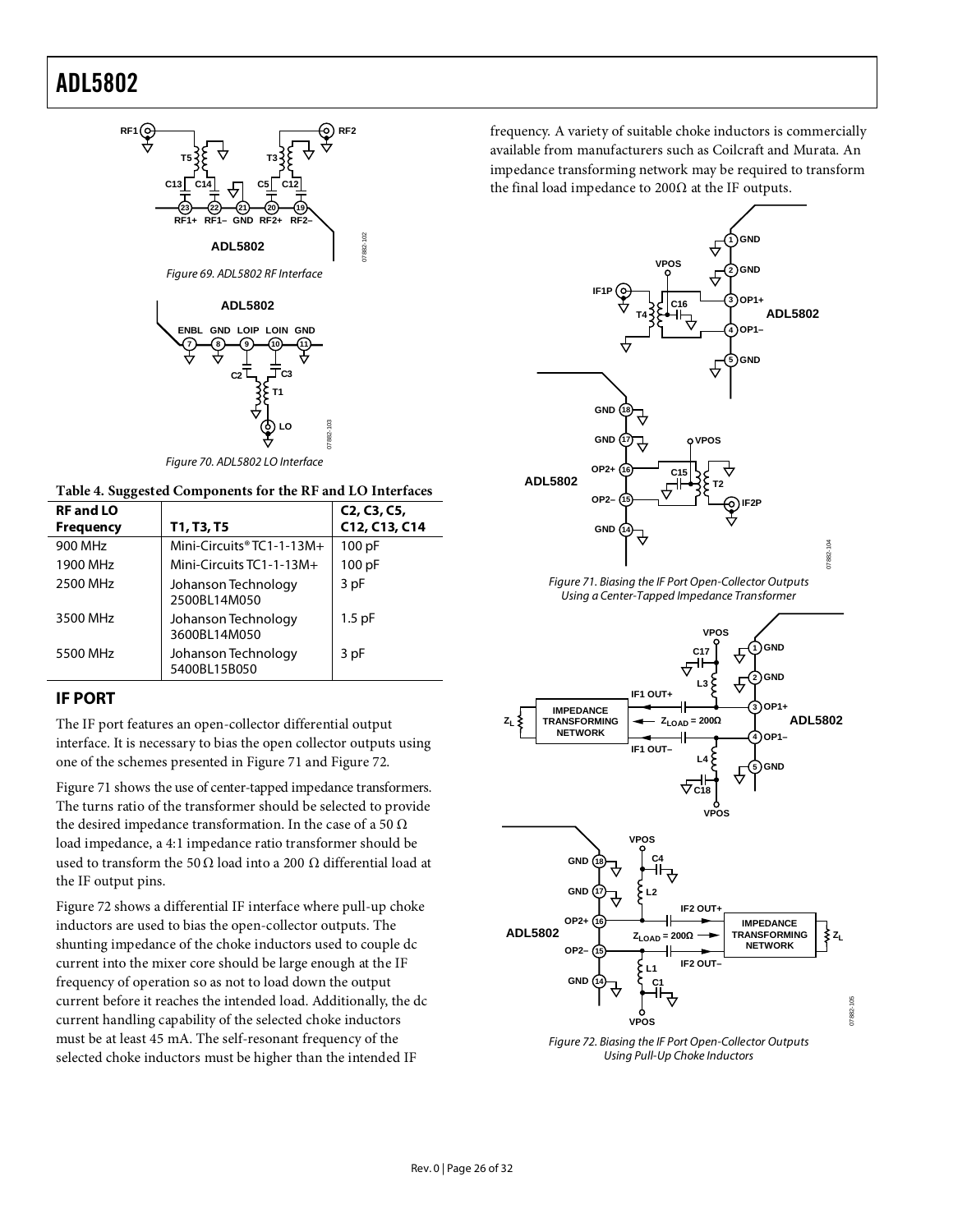#### <span id="page-26-0"></span>EVALUATION BOARD

An evaluation board is available for the ADL5802. The standard evaluation board is fabricated using Rogers® RO3003 material. Each of the RF, LO, and IF ports is configured for single-ended signaling via a balun transformer. The schematic for the evaluation board is shown in [Figure 73.](#page-26-1) [Table 5](#page-26-2) describes the various configuration options for the evaluation board. Layout for the board is shown i[n Figure 74](#page-27-0) and [Figure 75.](#page-27-1) 



*Figure 73. Evaluation Board Schematic*

<span id="page-26-2"></span><span id="page-26-1"></span>

| Table 5. Evaluation Board Configuration                                                                          |                                                                                                                                                                                                                                                                                                                                                                                     |                                                                                                                                                                                                                                  |  |  |  |  |
|------------------------------------------------------------------------------------------------------------------|-------------------------------------------------------------------------------------------------------------------------------------------------------------------------------------------------------------------------------------------------------------------------------------------------------------------------------------------------------------------------------------|----------------------------------------------------------------------------------------------------------------------------------------------------------------------------------------------------------------------------------|--|--|--|--|
| <b>Components</b>                                                                                                | <b>Function</b>                                                                                                                                                                                                                                                                                                                                                                     | <b>Default Conditions</b>                                                                                                                                                                                                        |  |  |  |  |
| C1, C4, C6, C7, C8, C9,<br>C10, C11, C17, C18,<br>R10, R12, R19, R20,<br>R <sub>21</sub>                         | Power supply decoupling. Nominal supply decoupling<br>consists of a 0.01 µF capacitor to ground in parallel with 10<br>pF capacitors to ground, positioned as close to the device<br>as possible. Series resistors are provided for enhanced<br>supply decoupling using optional ferrite chip inductors.                                                                            | $C6$ , C7, C8 = 10 pF (size 0402)<br>C9, C10, C11 = 0.01 µF (size 0402)<br>C1, C4, C17, C18 = open (size 0402)<br>R10, R12, R19, R20, R21 = $0 \Omega$ (size 0402)                                                               |  |  |  |  |
| C5, C12, C13, C14, T3,<br>T5, RF1, RF2                                                                           | RF Channel 1 and RF Channel 2 input interfaces. Input<br>channels are ac-coupled through C5, C12, C13, and C14. T3<br>and T4 are 1:1 baluns used to interface to the 50 $\Omega$<br>differential inputs.                                                                                                                                                                            | C5, C12, C13, C14 = 100 pF (size 0402)<br>$T3, T5 = TC1-1-13M + (Mini-Circuits)$                                                                                                                                                 |  |  |  |  |
| C15, C16, L1, L2, L3,<br>L4, R2, R3, R6, R7,<br>R13, R14, R15, R16,<br>R20, R21, T2, T4, IF1,<br>IF <sub>2</sub> | IF Channel 1 and IF Channel 2 output interfaces. The 200 $\Omega$<br>open-collector IF output interfaces are biased through the<br>center taps of T2 and T4 4:1 impedance transformers. C15<br>and C16 provide local bypassing with R20 and R21 available<br>for additional supply bypassing. R6, R7, R13, R14, R15, and<br>R16 are provided for IF filtering and matching options. | $C15$ , $C16 = 100$ pF (size 0402)<br>L1, L2, L3, L4 = open (size 0805)<br>R2, R3, R13, R14, R15, R16, R20, R21 = 0 $\Omega$ (size 0402)<br>$R6, R7 = open (size 0402)$<br>$T2, T4 = TC4-1W+ (Mini-Circuits)$                    |  |  |  |  |
| C <sub>2</sub> , C <sub>3</sub> , R <sub>4</sub> , R <sub>5</sub> , T <sub>1</sub> , LO                          | LO interface. C2 and C3 provide ac coupling for the local<br>oscillator input. T1 is a 1:1 balun to allow single-ended<br>interfacing to the differential 50 $\Omega$ local oscillator input.                                                                                                                                                                                       | $C2, C3 = 1$ nF (size 0402)<br>R4, R5 = open (size 0402)<br>$T1 = TC1-1-13M+ (Mini-Circuits)$                                                                                                                                    |  |  |  |  |
| R1, R9, R11, ENBL1                                                                                               | Enable interface. The ADL5802 can be disabled using the 3-<br>pin ENBL1 header. The ENBL pin is pulled up to VPOS<br>through R9. R1 is provided as an optional termination for<br>the high impedance enable interface. If desired, the ENBL<br>pin can be driven by an external source through the ENBL<br>SMA connector.                                                           | $R9 = 10 k\Omega$ (size 0402); R1, R11 = open (size 0402)<br>Or R1 = 10 k $\Omega$ (size 0402); R9, R11 = open (size 0402)<br>Or R11 = 10 k $\Omega$ (size 0402); R1, R9 = open (size 0402)<br>$ENBL1 = 3$ -pin header and shunt |  |  |  |  |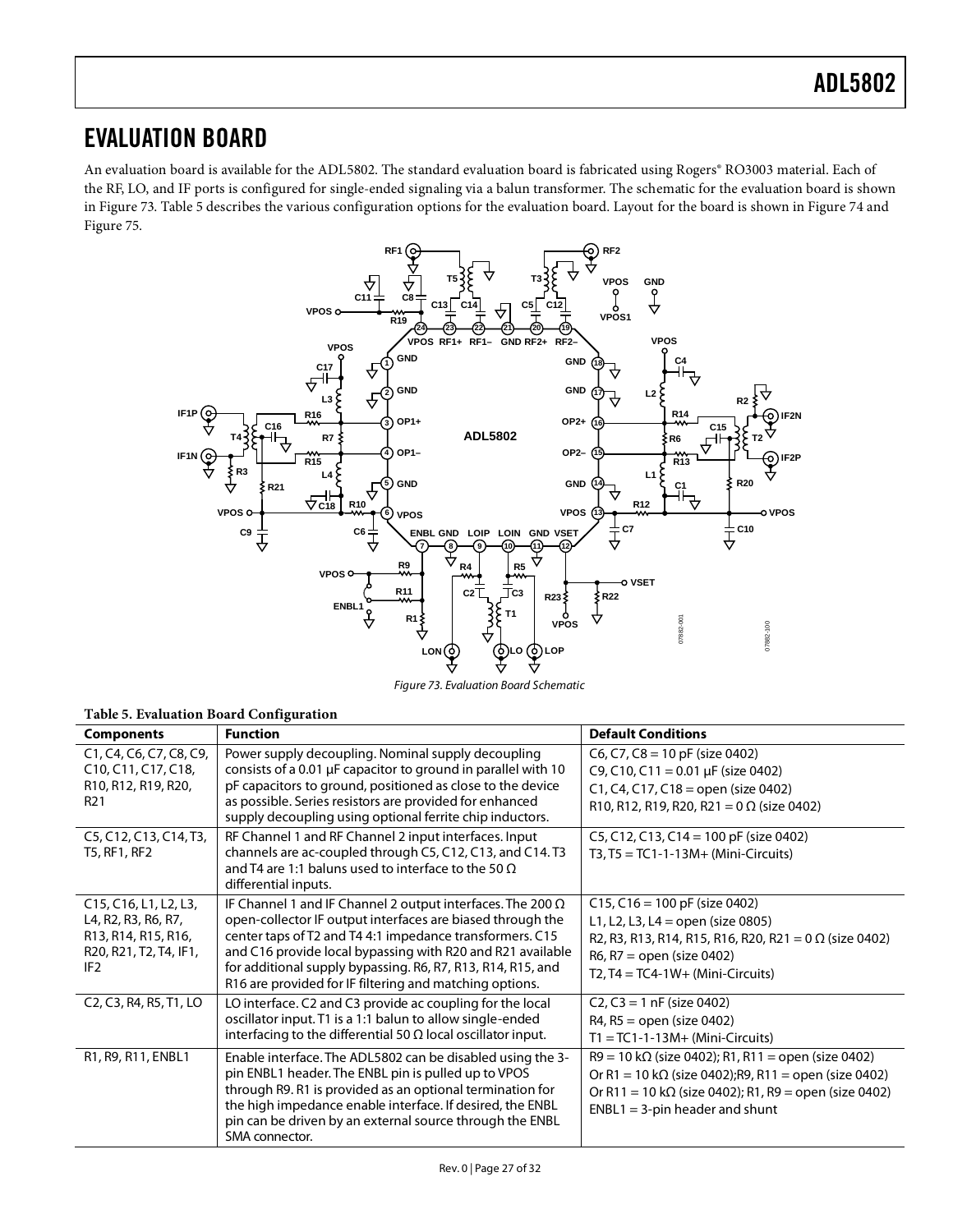| <b>Components</b> | <b>Function</b>                                                                                                                                                                                                                                                                  | <b>Default Conditions</b>     |
|-------------------|----------------------------------------------------------------------------------------------------------------------------------------------------------------------------------------------------------------------------------------------------------------------------------|-------------------------------|
| R22, R23, VSET    | VSET bias control. R22 and R23 form an optional resistor<br>divider network between VPOS and GND, allowing for a<br>fixed bias setting. See the Typical Performance<br>Characteristics section to choose the recommended VSET<br>control voltage for the desired frequency band. | $R22, R23 = open (size 0402)$ |
| EPAD (EP)         | Exposed paddle. Must be soldered to ground.                                                                                                                                                                                                                                      |                               |



<span id="page-27-0"></span>*Figure 74. Evaluation Board Top Layer*



<span id="page-27-1"></span>*Figure 75. Evaluation Board Bottom Layer*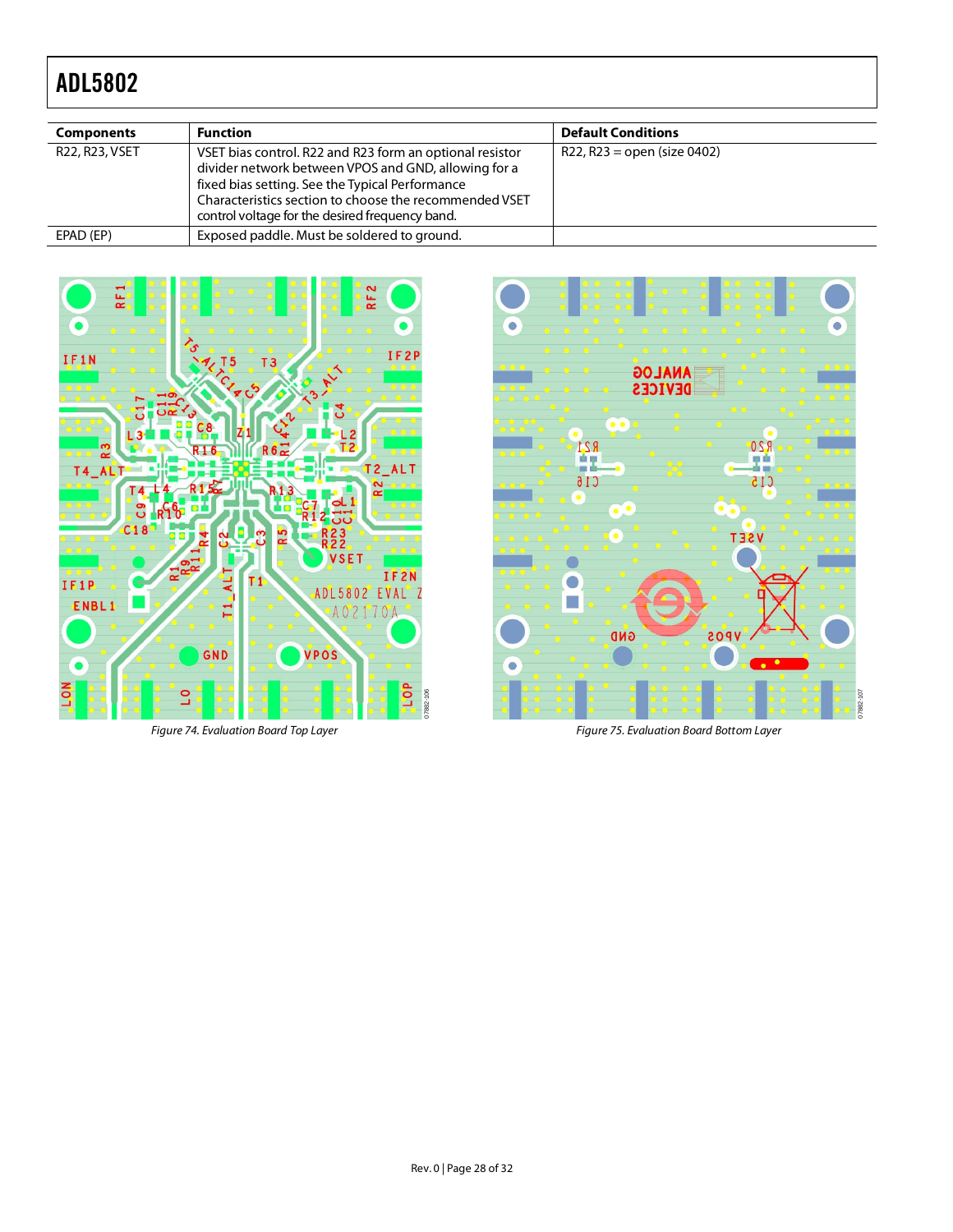**082908-A**

### <span id="page-28-0"></span>OUTLINE DIMENSIONS



*Figure 76. 24-Lead Lead Frame Chip Scale Package [LFCSP\_VQ] 4 mm × 4 mm Body, Very Thin Quad (CP-24-3)* 

*Dimensions shown in millimeters*

#### <span id="page-28-1"></span>**ORDERING GUIDE**

<span id="page-28-2"></span>

| Model                      | Temperature<br>Range | <b>Package Description</b>                       | <b>Package Option</b> | <b>Ordering Quantity</b> |
|----------------------------|----------------------|--------------------------------------------------|-----------------------|--------------------------|
| ADL5802ACPZ-R71            | –40°C to +85°C       | 24-Lead Lead Frame Chip Scale Package [LFCSP VQ] | $CP-24-3$             | 1.500 per Reel           |
| ADL5802-EVALZ <sup>1</sup> |                      | <b>Evaluation Board</b>                          |                       |                          |

 $1 Z =$  RoHS Compliant Part.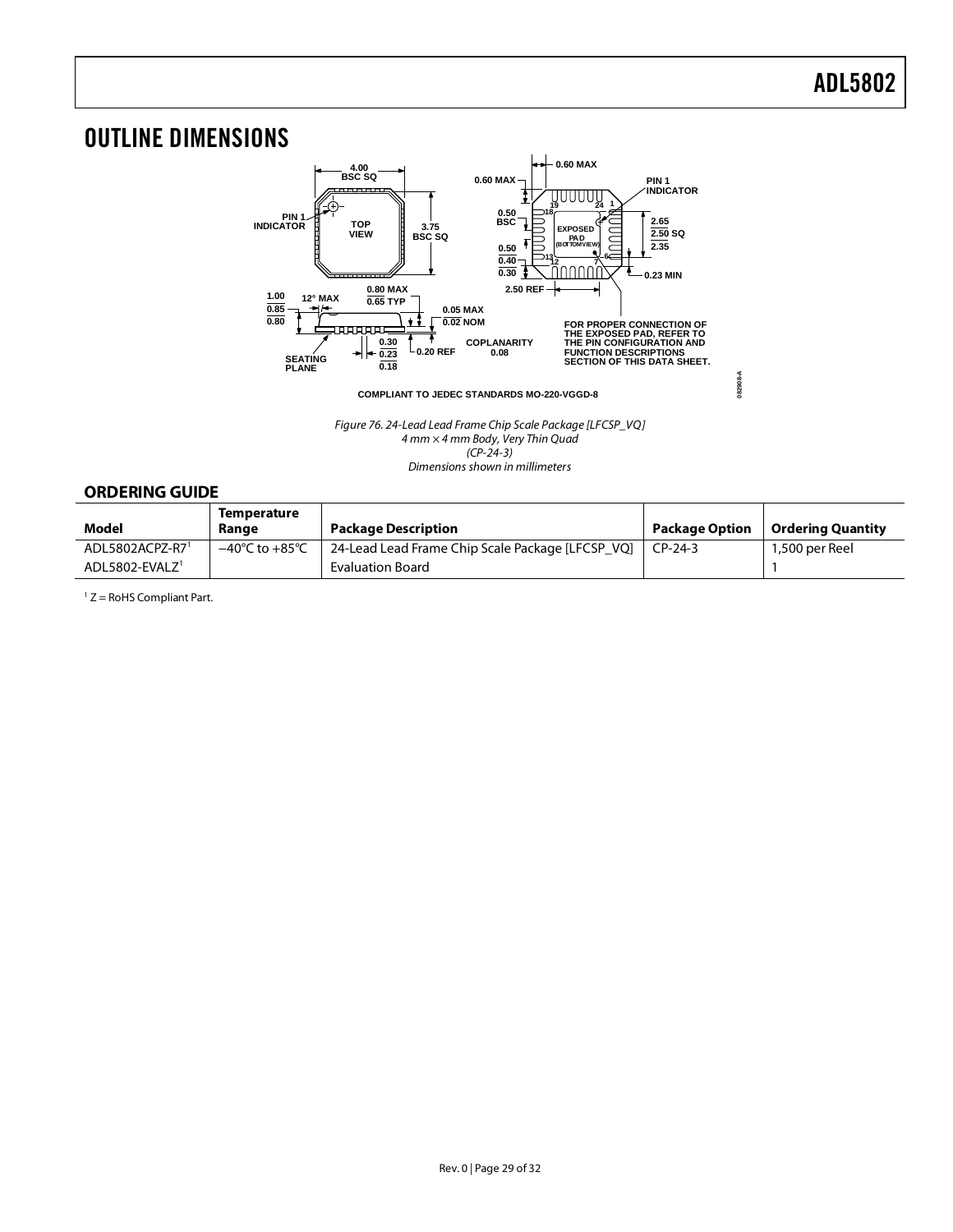## **NOTES**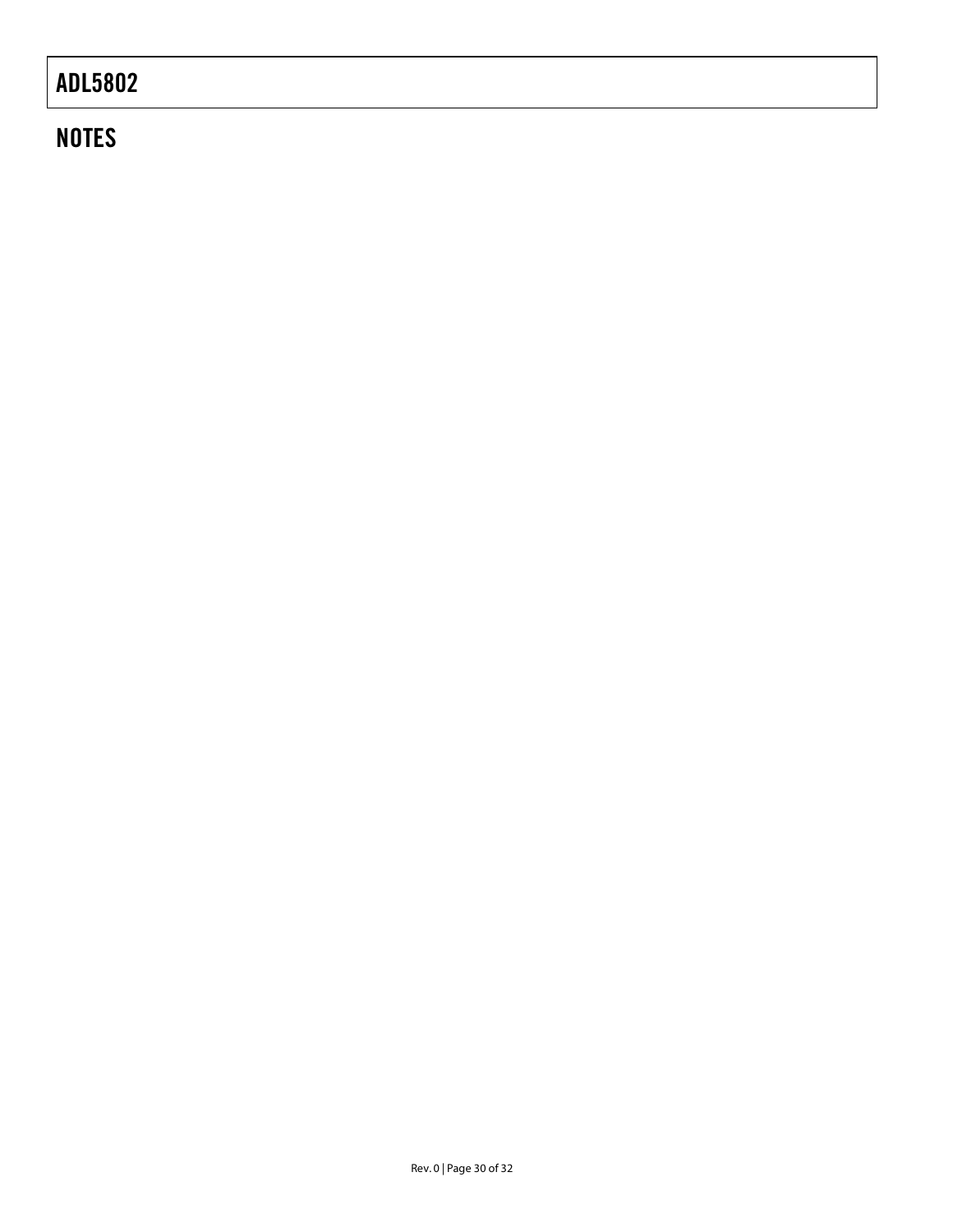## **NOTES**